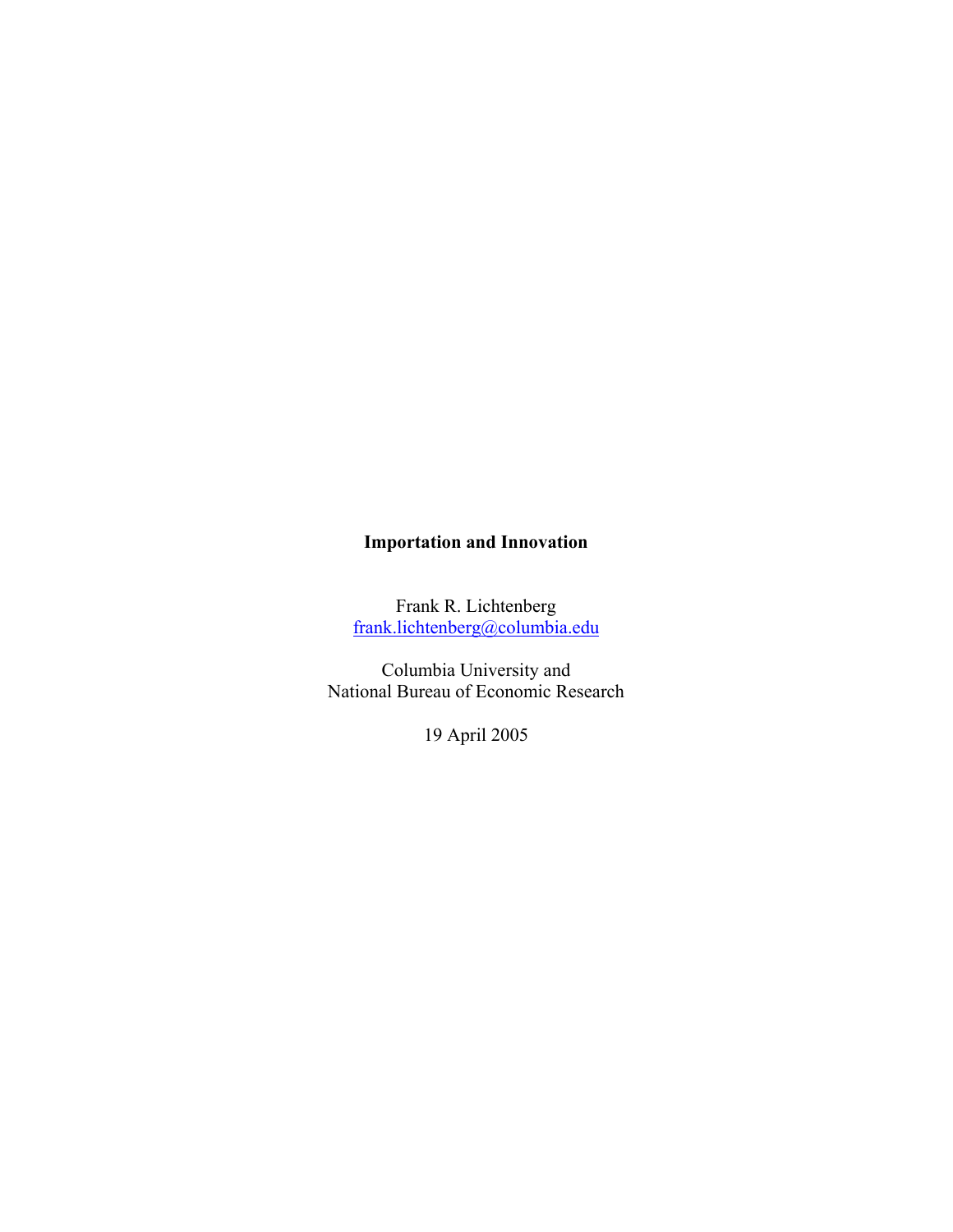Abstract

Importation of drugs into the U.S. may soon become legal. Since prices of drugs are lower in most other countries than they are in the U.S., importation would result in a decline in U.S. drug prices. The purpose of this paper is to assess the consequences of importation for new drug development.

First, I present a simple theoretical model of drug development which suggests that the elasticity of innovation with respect to the expected price of drugs should be at least as great as the elasticity of innovation with respect to expected market size (disease incidence). Then, I examine the cross-sectional relationship between pharmaceutical innovation and market size among a set of diseases (different types of cancer) exhibiting substantial exogenous variation in expected market size. I analyze two different measures of pharmaceutical innovation: the number of distinct chemotherapy regimens for treating a cancer site, and the number of articles published in scientific journals pertaining to drug therapy for that cancer site.

Both analyses indicate that the amount of pharmaceutical innovation increases with disease incidence. The elasticity of the number of chemotherapy regimens with respect to the number of cases is 0.53. The elasticity of MEDLINE drug cites with respect to cancer incidence throughout the world is 0.60. In the long run, a 10% decline in drug prices would therefore be likely to cause at least a 5-6% decline in pharmaceutical innovation. The evidence suggests that pharmaceutical industry employment would also decline (by at least 3.5-4%) in response to an exogenous 10% decline in drug prices.

> Frank R. Lichtenberg Graduate School of Business Columbia University 614 Uris Hall 3022 Broadway New York, NY 10027

frank.lichtenberg@columbia.edu Phone: (212) 854-4408 Fax: (212) 316-9355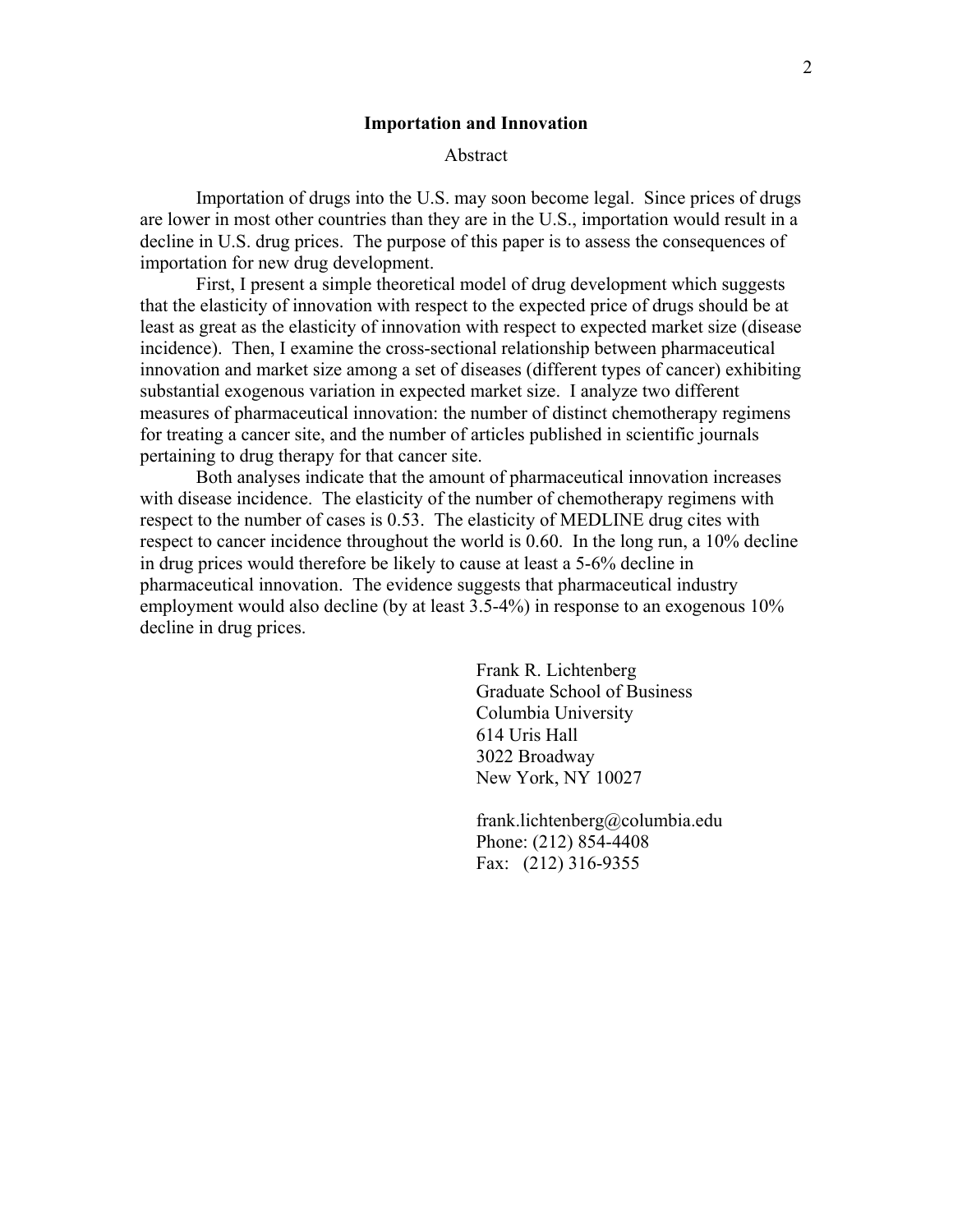Importation of drugs into the U.S. may soon become legal. Since prices of drugs are lower in most other countries than they are in the U.S., importation would result in a decline in U.S. drug prices. The price decline would benefit U.S. consumers in the short run. However, importation may have two other effects that could reduce the welfare of U.S. consumers. First, importation could reduce the quality, or safety, of drugs purchased by Americans, and increase the number of adverse drug events. Second, importation could reduce the number of new drugs developed in the future by reducing the expected profitability of new drug development. In previous papers, I have shown that the introduction of new drugs has increased longevity and ability to work, and reduced utilization of hospitals and nursing homes.

The purpose of this paper is to assess the consequences of importation for new drug development. One way to do this is to estimate the elasticity of drug development with respect to the expected price of drugs.<sup>[1,](#page-2-0) 2</sup> This approach requires substantial exogenous variation in expected drug prices, which may be hard to find. I will pursue an alternative approach: I will attempt to estimate the elasticity of drug development with respect to expected market size. In Section I, I will present a simple theoretical model of drug development which suggests that the elasticity of investment with respect to the expected price of drugs should be at least as great as the elasticity of investment with respect to expected market size. In section II, I will examine the cross-sectional relationship between pharmaceutical innovation and market size among a set of diseases (different types of cancer) exhibiting substantial exogenous variation in expected market size. In section III, I will consider the implications of the estimates, and compare them to estimates from previous studies.

l

<span id="page-2-0"></span> $1$  Abbott and Vernon (2005) review the literature on the linkages between pharmaceutical price regulation, profits, cash flows, and investment in R&D.

<span id="page-2-1"></span> $2^2$  Danzon et al (2005) and Kyle (2005) examine the effect of prices, or price controls, on the probability and timing of launch of existing drugs in different countries. Danzon et al (2005) present evidence that countries with lower prices or smaller market size experience longer delays in access to new drugs. Kyle (2005) found that companies delay launch into price-controlled markets, and are less likely to introduce their products in additional markets after entering a country with low prices.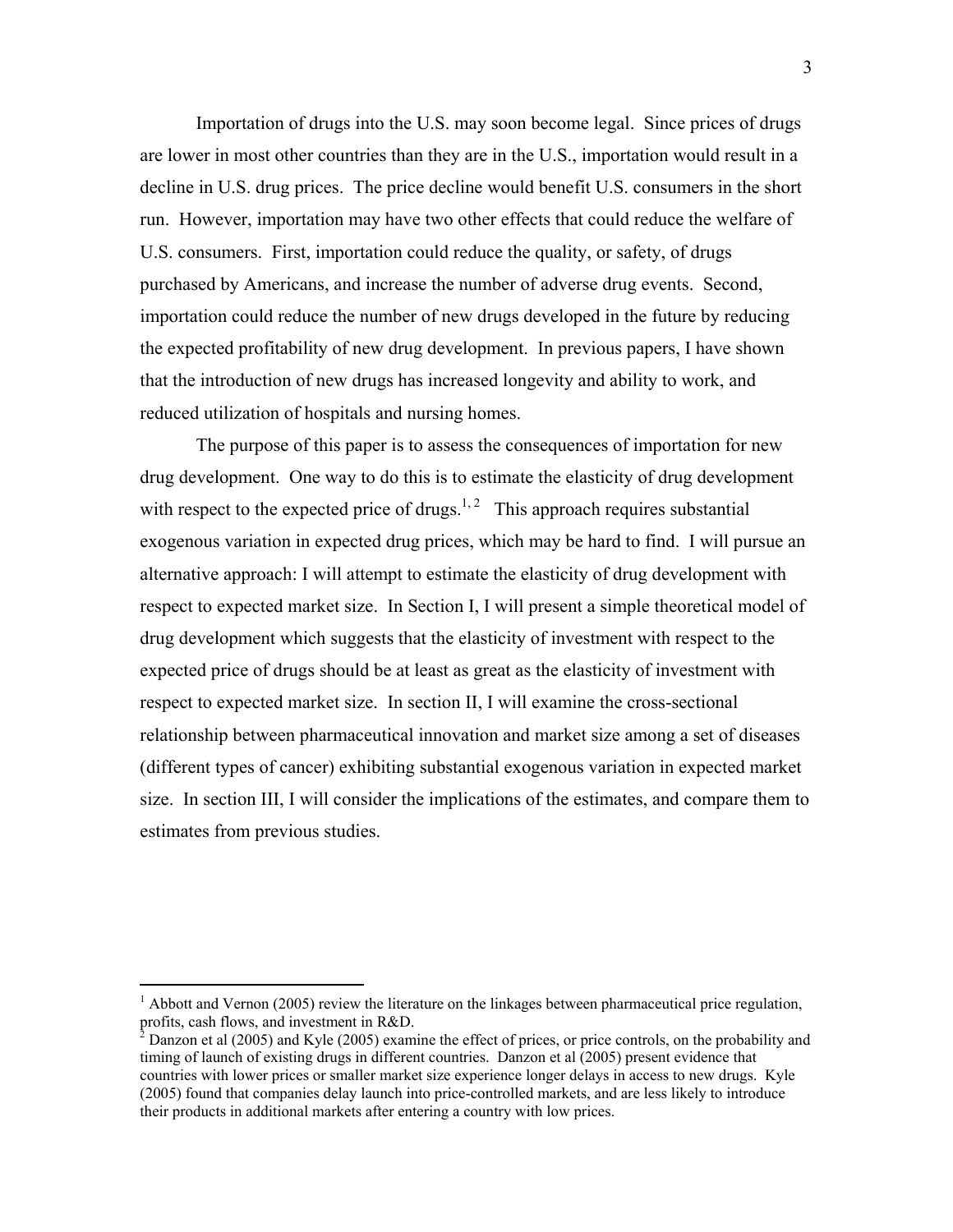### **I. A simple theoretical model of drug development**

Suppose that the cost function of the pharmaceutical firm is linear, i.e. that there is a fixed cost and that marginal cost is constant:

$$
C = CF + m Q
$$
  
= C<sub>F</sub> + C<sub>V</sub> (1)

where

 $C =$ total cost  $C_F$  = fixed cost  $m =$  marginal cost  $Q =$  quantity  $C_V$  = variable cost = m Q

The fixed cost  $(C_F)$  is likely to be very large relative to marginal cost. In 2003, the Tufts Center for the Study of Drug Development reported that the fully capitalized cost to develop a new drug, including studies conducted after receiving regulatory approval, averages \$897 million.<sup>[3](#page-3-0)</sup> In 2002, the average U.S. price of a generic prescription—which may be close to marginal cost—was \$30.

Given this cost function, the firm's profit function is:

 $\Pi = R - C$  $= P Q - (C_F + C_V)$  $=$  P Q – m Q -  $C_F$  $= R - C_V - C_F$  $= \Pi_V - C_F$  (2)

where

l

 $\Pi$  = profit  $R =$  revenue =  $PQ$  $P = price$  $\Pi_V$  = variable profit = revenue – variable cost = (P – m) Q

The firm will be willing to invest (incur the fixed cost  $C_F$ ) if it expects "variable profit" (revenue minus variable cost) to exceed fixed cost.

<span id="page-3-0"></span><sup>3</sup> <http://csdd.tufts.edu/NewsEvents/RecentNews.asp?newsid=29>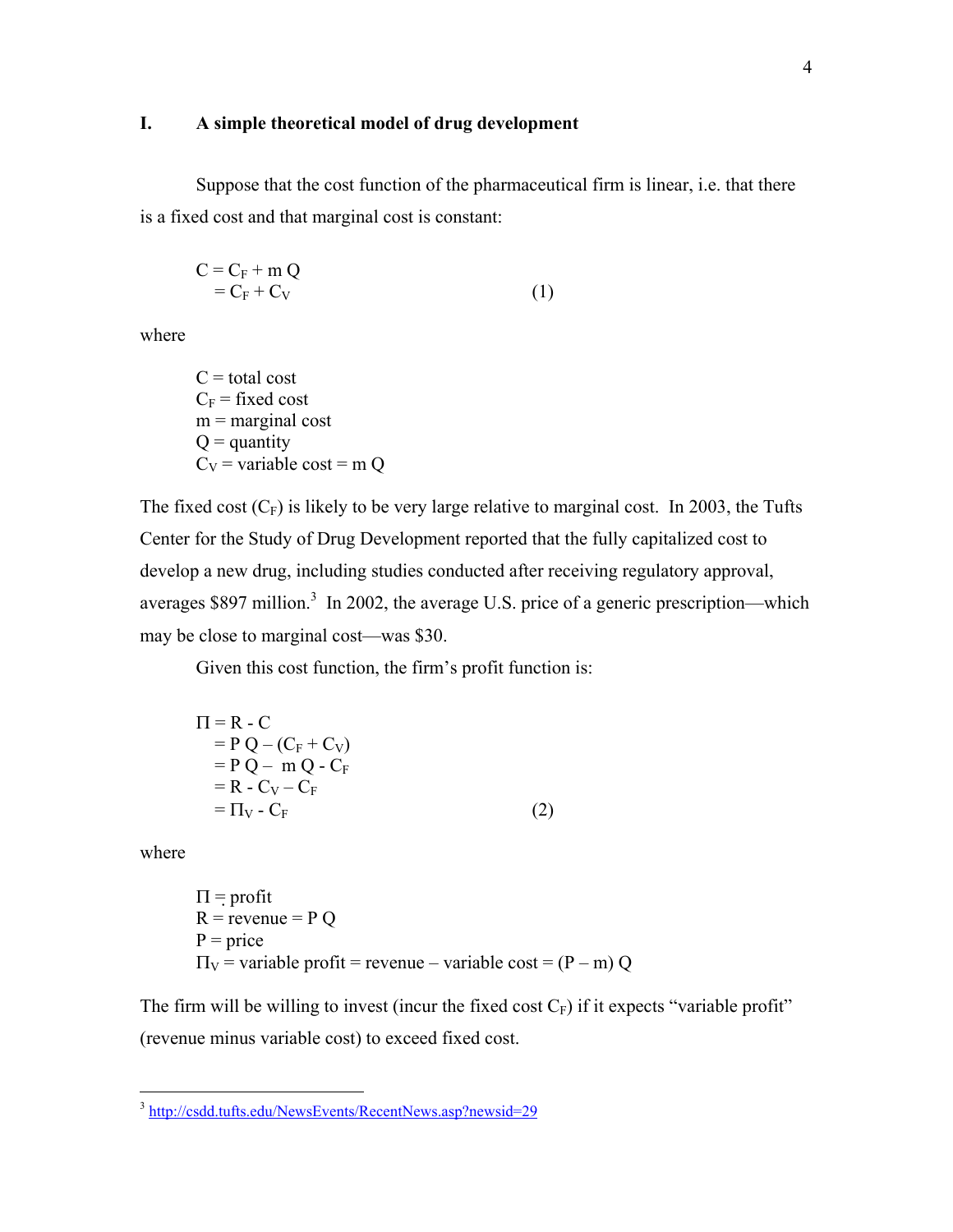Suppose we regard both fixed and marginal cost as given. Exogenous changes in price or quantity change variable profit, and therefore may affect whether of not the firm is willing to invest.

If the firm were an unregulated monopolist facing a linear inverse demand curve  $P = a - b Q$ , the profit-maximizing price would be  $P^* = (a + m)/2$ , and the profitmaximizing quantity would be  $Q^* = (a - m)/2$  b. However, suppose that the firm is prevented, by reimportation or regulation, from charging the profit-maximizing price. The actual price it can charge, P, may be lower than P\*. I want to assess the sensitivity of variable profit (hence willingness to invest) to exogenous changes in P, and compare it to the sensitivity of variable profit to exogenous "demand shocks" (e.g., changes in market size).

A change in P has an indirect as well as a direct effect on variable profit, via the demand function. Suppose that the demand function is log-linear rather than linear:

$$
Q = N P^{-\beta}
$$

or

$$
\ln Q = \ln N - \beta \ln P
$$

where N is the number of consumers and  $\beta$  is the elasticity of demand. I assume that the elasticity of Q with respect to N is one, e.g. a 10% increase in disease incidence would cause quantity demanded to increase 10%, holding price constant.

Then we may write

$$
\ln \Pi_V = \ln(P - m) + \ln Q
$$

$$
= \ln(P - m) + \ln N - \beta \ln P
$$

The elasticity of variable profit with respect to the number of consumers is one. The elasticity of variable profit with respect to price is

$$
\frac{\delta \ln \Pi_V}{\delta \ln P} = \frac{P}{P-m} - \beta
$$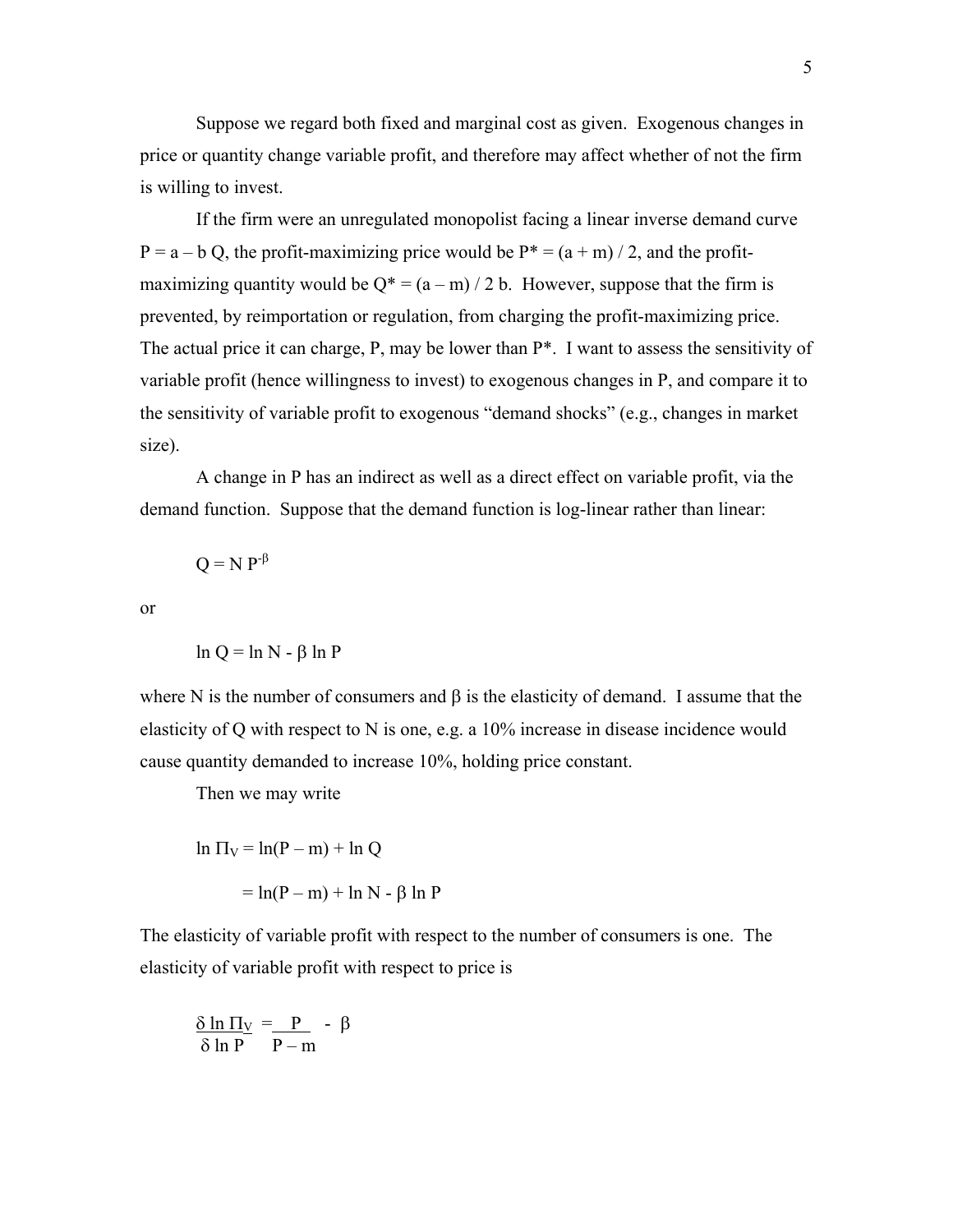$$
= \frac{1}{1 - (m/P)} - \beta
$$

Suppose, for a moment, that the demand for pharmaceuticals were completely inelastic: β  $= 0$ . In this case

$$
\frac{\delta \ln \Pi_V}{\delta \ln P} = \frac{1}{1 - (m/P)} > 1 = \frac{\delta \ln \Pi_V}{\delta \ln N}
$$

The elasticity of variable profit with respect to price is greater than one, and is therefore greater than the elasticity of variable profit with respect to the number of consumers. *If*  demand were completely inelastic, variable profit would be more sensitive to price than it *is to market size.* A reduction in the number of consumers reduces cost as well as revenue, whereas a reduction in price reduces only revenue.

To calculate the elasticity of variable profit with respect to price when demand is completely inelastic, we require only an estimate of  $(m / P)$ , the reciprocal of the pricecost margin. Hughes et al (2002, p. 6), citing Grabowski and Vernon (1992, 1996), note that "once multiple generic manufacturers enter [the market following patent expiration], they typically price their drugs at discounts of 70 to 90 percent below the incumbent's price prior to entry. This observation implies that the ratio of price to marginal cost for branded drugs with patent protection is about 6:1." If  $(m / P) = 1/6$ , the elasticity of variable profit with respect to price when demand is completely inelastic is  $1/(1-(1/6)) =$ 1.20.

However, other evidence suggests that the mean ratio of generic price to branded price is much higher. Data from the 2002 Medical Expenditure Panel Survey indicate that the mean price of generic prescriptions was \$30 ( $N = 124,555$ ), and that the mean price of branded prescriptions was \$75 ( $N = 189,312$ ), so the ratio of mean prices was 0.40. However, this ratio compares prices of different products, e.g. antibiotics and cardiovascular drugs. We can calculate the mean percentage differential of the prices of generic and branded versions of the *same* product by estimating the following model:

ln P<sub>ij</sub> = δ GENERIC<sub>ij</sub> +  $\alpha$ <sub>i</sub> +  $\varepsilon$ <sub>ij</sub>

where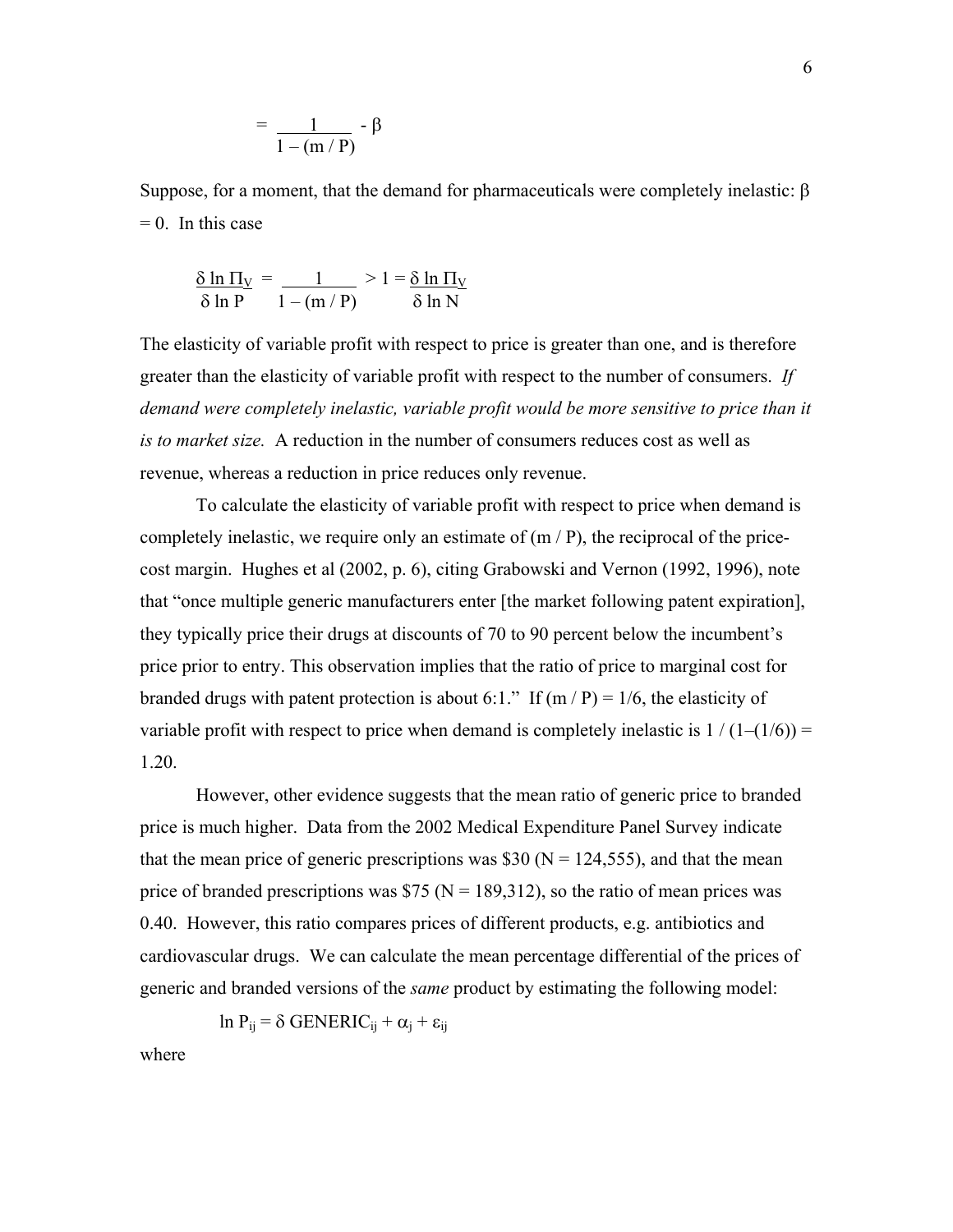$P_{ij}$  = the price of the i<sup>th</sup> prescription for product j GENERIC<sub>ij</sub> = 1 if the i<sup>th</sup> prescription for product j is a generic prescription  $= 0$  if the i<sup>th</sup> prescription for product i is a branded prescription  $\alpha_i$  = a fixed effect for product j, where a product is defined by active ingredient(s), dosage form, strength, and route of administration<sup>[4](#page-6-0)</sup>

The estimate of the within-product price differential δ, based on data on 258,276 prescriptions for 2235 products, is  $-.317$  (t-statistic = 65.3). This implies that the mean ratio of the price of a generic prescription to the price of a branded prescription for the same product is  $0.73$  (= exp(-.317)). If (m / P) = 0.40, the elasticity of variable profit with respect to price when demand is completely inelastic is 1.68; if  $(m / P) = 0.73$ , it is 3.68.

Some evidence indicates that the demand for pharmaceuticals is completely inelastic: a study by Caves, Whinston, and Hurwitz (1991) found that the total amount sold of a drug in both generic and brand-name forms did not increase after generic entry.<sup>[5](#page-6-1)</sup> Moreover, as Folland *et al* (2001) argue, insurance reduces the price elasticity, and prescription drug insurance coverage has been rising. According to an April 2000 Department of Health & Human Services Report to the President<sup>[6](#page-6-2)</sup>, in 1998 only 27 cents out of every dollar of pharmaceutical expenditure was paid for out of pocket by households; 53 cents was paid by private insurance and the remainder was paid by Medicaid and other sources (Figure 2-16).

However, evidence from several studies suggests that the elasticity of demand for pharmaceuticals is positive, but not large. One of these was the Health Insurance Experiment (HIE), which randomized people to various insurance plans that differed in their copayments and deductibles. The HIE yielded an elasticity of prescription drug expenditures of 0.27 (Newhouse (1993), Table 5.13), implying that a 10% reduction in the price of drugs would increase spending by 2.7%. Lillard et al (1999) observed a

<span id="page-6-0"></span> $^{4}$  Product definitions and designation as branded or generic are determined by  $\frac{\text{Multum, Inc.}}{\text{1}}$ 

<span id="page-6-1"></span><sup>&</sup>lt;sup>5</sup> A choice-modeling experiment performed by Merino-Castelló (2003, p. 31) also provided evidence of low price elasticity of demand for pharmaceuticals.

<span id="page-6-2"></span> $6$  Department of Health & Human Services (2000), "Report to the President: Prescription Drug Coverage, Spending, Utilization, and Prices," April.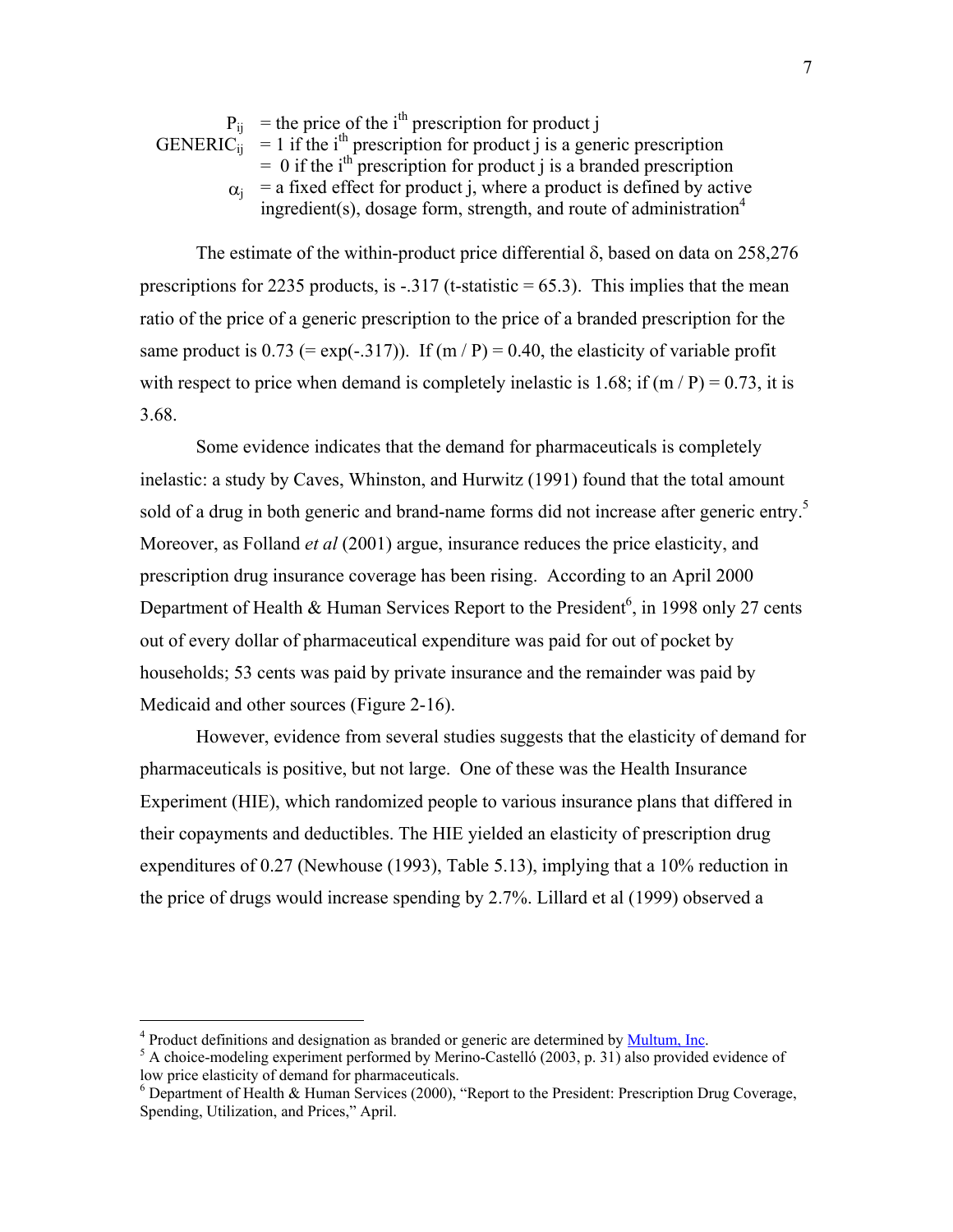similar response (0.25) among the elderly.<sup>[7](#page-7-0)</sup> Goldman et al (2002) stated that "overall, the literature suggests elasticities that range between 0.20 and 0.35."

If  $(m / P) = 1/6$ , and the demand elasticity is 0.20, the elasticity of variable profit with respect to price happens to be equal to unity, the same as the elasticity of variable profit with respect to the number of consumers:

$$
\frac{\delta \ln \Pi_V}{\delta \ln P} = \frac{1}{1 - (m/P)} - \beta = \frac{1}{1 - (1/6)} - 0.20 = 1
$$

If the demand elasticity is 0.35, the elasticity of variable profit with respect to price equals 0.85, which is lower than the elasticity of variable profit with respect to the number of consumers, but not by much. This suggests that the elasticity of variable profit with respect to price is likely to be similar to the elasticity of variable profit with respect to the number of consumers. Hence, an estimate of the effect of the number of consumers on investment may also be considered an approximate estimate, or forecast, of the effect of price on investment.

### **II. Evidence about the effect of market size on pharmaceutical innovation**

To estimate the effect of market size on pharmaceutical innovation, there must be observable, exogenous variation in market size (e.g. disease incidence) that can be linked to innovation measures. Estimates of the incidence (i.e. the annual number of new cases) $8$  of 365 conditions have been compiled and posted on the wrong diagnosis.com website. In most cases, the incidence rates refer to the U.S. or other industrialized nations.<sup>[9](#page-7-2)</sup> Data for the top 25 conditions are shown in Table 1.

Although these data are potentially useful, they may be subject to several limitations. First, they were derived from a variety of sources, covering different regions

<span id="page-7-0"></span><sup>&</sup>lt;sup>7</sup> The estimated elasticity is based on Goldman et al's (2002) calculations, using the demand response shown in Table 4 of Lillard et al (1999) for elderly with Medicare only. Using information from the Medicare Current Beneficiary Survey (MCBS), they assumed the average coinsurance rate for these elderly is 100% without insurance and 45% with insurance. The 45% average coinsurance rate is based on our calculation of observed coinsurance rates (out-of-pocket expenditures divided by total expenditures) for people with private supplemental drug coverage in the 1995 MCBS.

<span id="page-7-2"></span><span id="page-7-1"></span> $\delta$  This measure differs from "prevalence", which is the cumulative number of people currently affected. <sup>9</sup> <http://www.wrongdiagnosis.com/lists/incid.htm>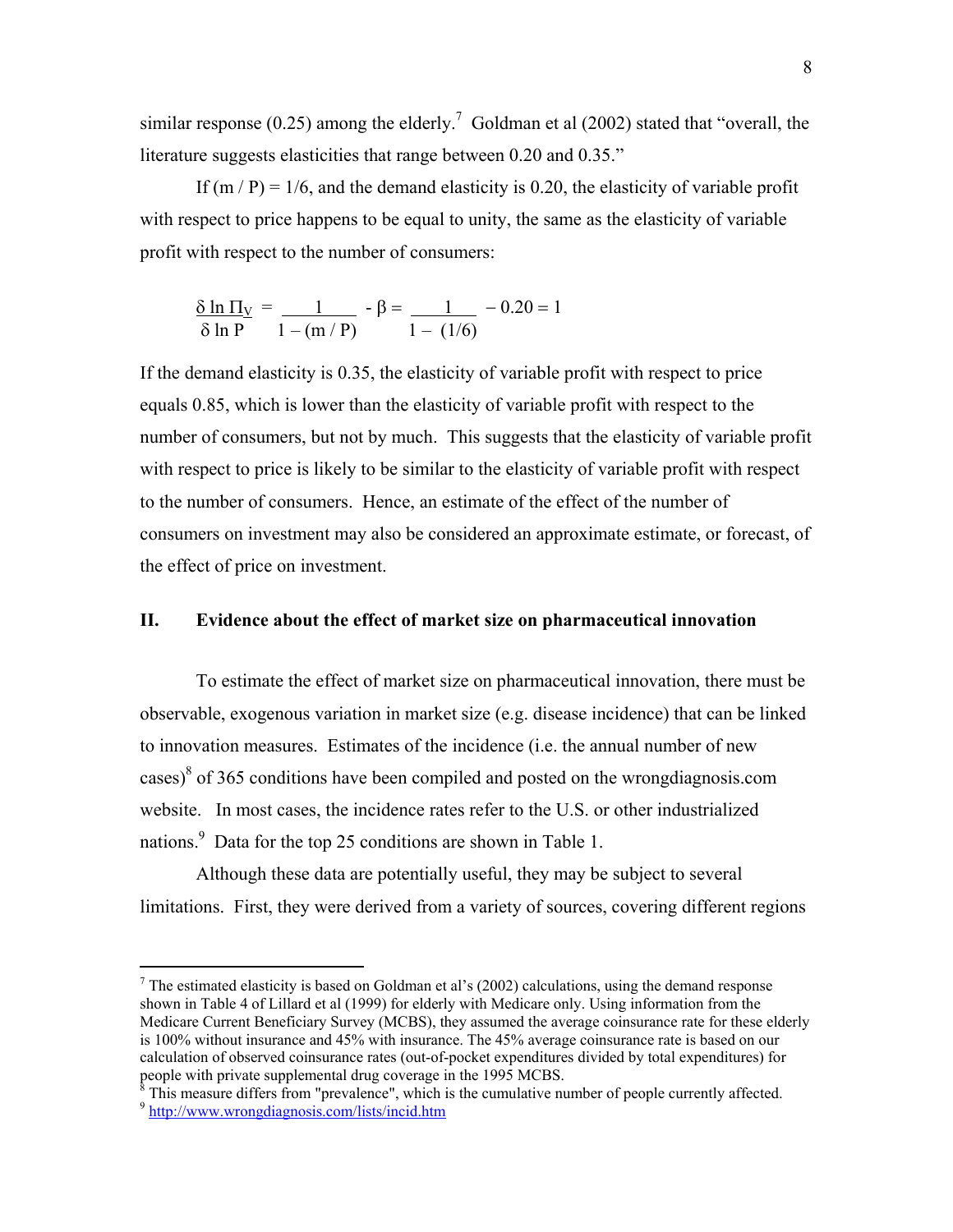and time periods, and may not be directly comparable.<sup>10</sup> A second and perhaps greater concern is that reported incidence may not be exogenous with respect to the availability of treatments. An increase in available treatments for a disease may lead to greater public and professional awareness of it (e.g. due to more promotion and advertising by drug companies), and therefore to higher reported incidence.<sup>11</sup>

There is one important set of diseases—different forms of cancer—for which reliable, systematic incidence data are available, and where the potential for "reverse causality" (from treatment availability to incidence) is likely to be quite limited. Reliable data on the incidence of cancer, by cancer site (e.g. breast and prostate) are available from [GLOBOCAN.](http://www-depdb.iarc.fr/globocan/GLOBOframe.htm) The GLOBOCAN 2002 database provides estimates of the incidence and prevalence of, and mortality from, 27 cancers for all countries in the world in 2002. The database has been built up using the huge amount of data available in the Descriptive Epidemiology Group of the International Agency for Research on Cancer [\(IARC\),](http://www.iarc.fr/) part of the World Health Organization. Incidence data are available from cancer registries.

If drugs were the only or primary treatment for cancer, or if drugs were often used to diagnose cancer, as well as to treat it, the possibility of reverse causality would be greater. But drugs are not the only cancer treatment: as noted by the British Columbia Cancer Agency, surgery and radiation therapy, as well as cancer drugs, "are all proven to cure cancer, extend life, or improve quality of life."[12](#page-8-2) Also, data contained in the National Library of Medicine's [Unified Medical Language System Metathesaurus](http://www.nlm.nih.gov/pubs/factsheets/umlsmeta.html) indicate that only 0.4% of cancer drugs are used to *diagnose* cancer. The vast majority (98.7%) are used to *treat* cancer; 0.9% are used to *prevent* cancer.

 I will examine the relationship, across cancer sites, between cancer incidence and two different measures of pharmaceutical innovation.<sup>13</sup> The first is the number of distinct

<span id="page-8-0"></span> $10$  Some of the estimates are based on household data (i.e. on self-reported medical conditions), while others are based on surveys of medical providers.

<span id="page-8-1"></span> $11$  Acemoglu and Linn (2003) circumvented this problem by exploiting presumably exogenous changes in the demographic structure of the population. In a previous paper, I found that the introduction of new drugs had only a very small effect on reported disease prevalence.

<span id="page-8-2"></span><sup>&</sup>lt;sup>12</sup> See [http://www.bccancer.bc.ca/PPI/CancerTreatment/default.htm.](http://www.bccancer.bc.ca/PPI/CancerTreatment/default.htm) There are also alternative cancer therapies; see http://www.bccancer.bc.ca/HPI/UnconventionalTherapies/default.htm.

<span id="page-8-3"></span> $13$  According to IMS Health, cancer drugs (cytostatics) account for about 5% of global drug expenditure. *IMS Retail Drug Monitor, January 2005*, [http://open.imshealth.com/download/jan2005.pdf.](http://open.imshealth.com/download/jan2005.pdf)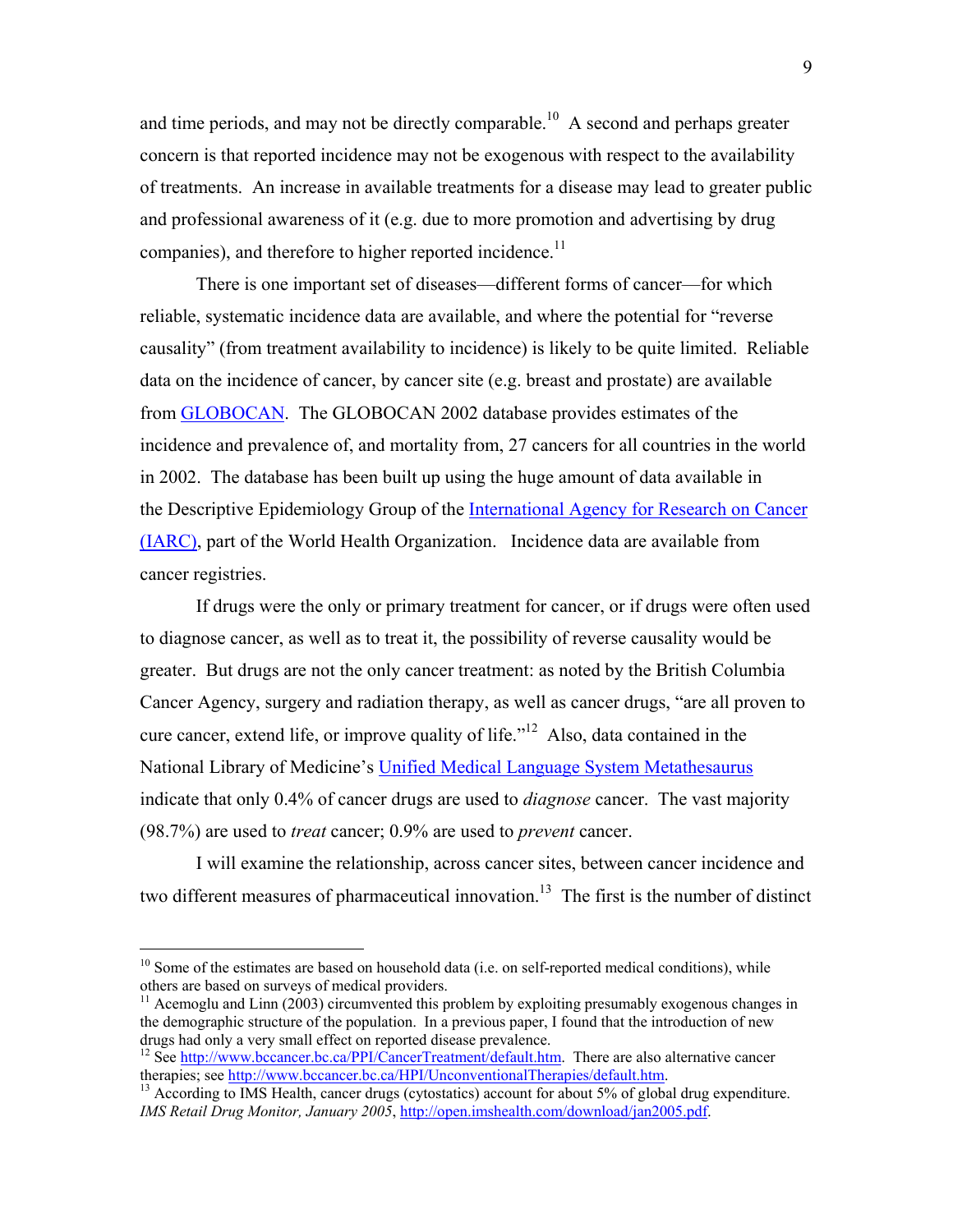chemotherapy regimens for treating the cancer site. The second is the number of articles published in scientific journals pertaining to drug therapy for that cancer site.

[Cancer Care Ontario](http://www.cancercare.on.ca/default.htm) (CCO) publishes lists of chemotherapy regimens grouped by [disease site](http://www.cancercare.on.ca/access_152.htm). The regimens are categorized according to the recommendations of the respective CCO Disease Site Group. I will use the number of *core* chemotherapy regimens for a disease site. A core therapy is defined as a "standard therapy; a regimen widely used by most Regional Cancer Centres in this disease site."<sup>14</sup> Data on the number of new cases in Canada in 2002, by cancer site, were obtained from GLOBOCAN 2002. Data on the estimated number of new cases in the U.S. in 2000, by cancer site, were obtained from the *SEER Cancer Statistics Review, 1975-2002*. [15](#page-9-1) 

 Data on eighteen cancer sites, listed in descending order of incidence in Canada, are shown in Table 2. In both Canada and the U.S., the top four cancer sites—lung, breast, prostate, and colorectal—account for about two-thirds of all cases. They account for 46% of core chemotherapy regimens. Figure 1 plots the log of the number of core chemotherapy regimens for a site against the log of the number of cases in Canada in 2002. Statistics from the regression of the log of the number of core chemotherapy regimens on the log of the number of cases in Canada in 2002 are:

| <b>Regression Statistics</b> |          |  |  |  |  |
|------------------------------|----------|--|--|--|--|
| Multiple R                   | 0.550452 |  |  |  |  |
| R Square                     | 0.302998 |  |  |  |  |
| Adjusted R                   |          |  |  |  |  |
| Square                       | 0.259435 |  |  |  |  |
| <b>Standard Error</b>        | 0.84812  |  |  |  |  |
| Observations                 | 18       |  |  |  |  |

ANOVA

|            |    |          |                            | Significance |
|------------|----|----------|----------------------------|--------------|
|            |    | SS       | МS                         |              |
| Regression |    |          | 5.003104 5.003104 6.955448 | 0.017927     |
| Residual   | 16 |          | 11.50892 0.719307          |              |
| Total      |    | 16.51202 |                            |              |
|            |    |          |                            |              |

<span id="page-9-0"></span><sup>&</sup>lt;sup>14</sup> Other categories include "local regimens" (regimens not widely used; used by fewer than four regional cancer centres) and "emergent regimens" (regimens which have not yet been accepted as standard regimens).

<span id="page-9-1"></span><sup>&</sup>lt;sup>15</sup> See [http://seer.cancer.gov/csr/1975\\_2002/results\\_merged/sect\\_01\\_overview.pdf](http://seer.cancer.gov/csr/1975_2002/results_merged/sect_01_overview.pdf).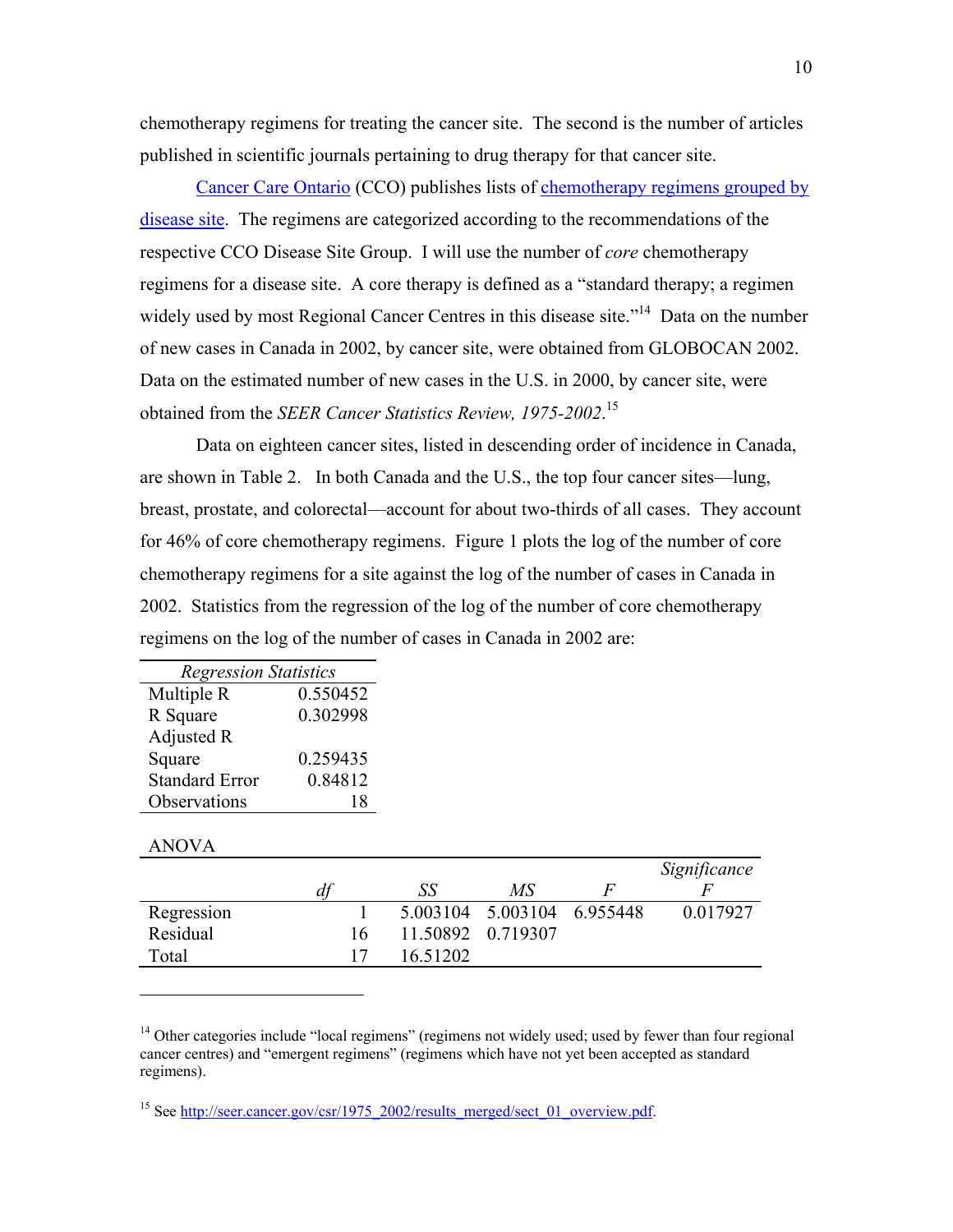|                 |              | <b>Standard</b> |                            |                    |  |
|-----------------|--------------|-----------------|----------------------------|--------------------|--|
|                 | Coefficients | Error           | t Stat                     | P-value            |  |
| Intercept       | $-3.06576$   | 1.651987        |                            | $-1.8558$ 0.081997 |  |
| $ln(CA \cases)$ | 0.525554     |                 | 0.199276 2.637318 0.017927 |                    |  |

The elasticity of the number of chemotherapy regimens with respect to the number of cases is 0.53, and the estimate is significantly different from zero (p-value  $= .018$ ). A 10% increase in the number of cases in associated with a 5.3% increase in the number of chemotherapy regimens.<sup>[16](#page-10-0)</sup>

Now I will examine the relationship, across cancer sites, between cancer incidence and the number of articles published in scientific journals pertaining to drug therapy for that cancer site. Data on the latter were obtained by searching [MEDLINE](http://www.nlm.nih.gov/pubs/factsheets/medline.html) (Medical Literature Analysis and Retrieval System Online), the U.S. National Library of Medicine's (NLM) premier bibliographic database of biomedical citations and abstracts. The subject scope of MEDLINE is biomedicine and health, broadly defined to encompass those areas of the life sciences, behavioral sciences, chemical sciences, and bioengineering needed by health professionals and others engaged in basic research and clinical care, public health, health policy development, or related educational activities. It contains approximately 13 million references to journal articles that appeared in over 4,800 journals published in the United States and more than 70 other countries primarily from 1966 to the present. $17$ 

References to articles are indexed with terms from NLM's controlled vocabulary, [MeSH](http://www.nlm.nih.gov/mesh) (Medical Subject Headings). MeSH is the National Library of Medicine's controlled vocabulary thesaurus. It consists of 22,568 descriptors in a hierarchical structure that permit searching at various levels of specificity. The Medical Subject Headings Section staff continually revises and updates the MeSH vocabulary. Staff

<span id="page-10-0"></span><sup>&</sup>lt;sup>16</sup> The elasticity is virtually identical when we use the log no. of cases in the U.S. in 2000 instead of the log no. of cases in Canada in 2002. U.S. and Canadian incidence across cancer sites is extremely highly correlated.

<span id="page-10-1"></span><sup>&</sup>lt;sup>17</sup> The great majority of journals are selected for MEDLINE based on the recommendation of the Literature Selection Technical Review Committee, an NIH-chartered advisory committee of external experts analogous to the committees that review NIH grant applications. The majority of the publications covered in MEDLINE are scholarly journals; a small number of newspapers, magazines, and newsletters considered useful to particular segments of NLM's broad user community are also included. Citations for MEDLINE are created by the NLM, international partners, and collaborating organizations.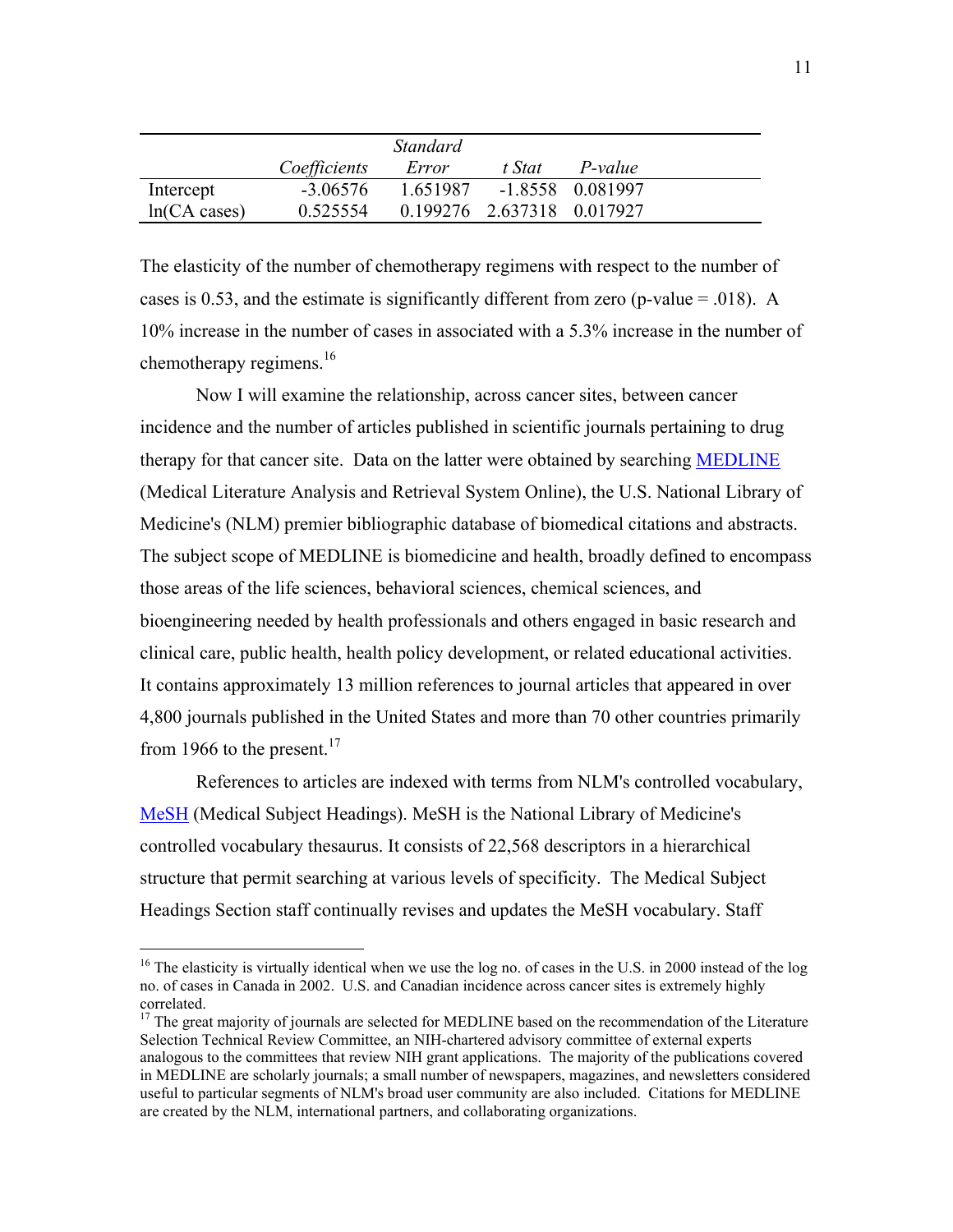subject specialists are responsible for areas of the health sciences in which they have knowledge and expertise. In addition to receiving suggestions from indexers and others, the staff collect new terms as they appear in the scientific literature or in emerging areas of research; define these terms within the context of existing vocabulary; and recommend their addition to MeSH.

At the highest (most general) level of the MeSH hierarchical structure are the following 15 headings:

- 1. Anatomy [A]
- 2. Organisms [B]
- 3. Diseases [C]
- 4. Chemicals and Drugs [D]
- 5. Analytical, Diagnostic and Therapeutic Techniques and Equipment [E]
- 6. Psychiatry and Psychology [F]
- 7. Biological Sciences [G]
- 8. Physical Sciences [H]
- 9. Anthropology, Education, Sociology and Social Phenomena [I]
- 10. Technology and Food and Beverages [J]
- 11. Humanities [K]
- 12. Information Science [L]
- 13. Persons [M]

l

- 14. Health Care [N]
- 15. Geographic Locations [Z]

We can search MEDLINE for all articles pertaining to particular diseases, and for articles specifically pertaining to drug treatment of those diseases. For example, the search string "exp leukemia" identifies all articles in MEDLINE that pertain to any form of leukemia, and the search string "exp leukemia/dt" identifies all articles in the database that pertain to drug therapy for any form of leukemia.

The MEDLINE data we have described refer to *publication*; my objective is to measure *innovation*. I think that publication is closely related to, and a good indicator of, innovation. The majority of the publications covered in MEDLINE are scholarly journals, and novelty is generally a necessary (but not sufficient) condition for publication in such journals.<sup>18</sup>

<span id="page-11-0"></span><sup>18</sup> Novelty is also a necessary condition for *patenting*. A [searchable U.S. patents database](http://patft.uspto.gov/netahtml/search-adv.htm) exists, and some investigators have used patent counts and citations as innovation indicators. However the [U.S. patent](http://www.uspto.gov/web/patents/classification/selectnumwithtitle.htm)  [classification system](http://www.uspto.gov/web/patents/classification/selectnumwithtitle.htm) is much cruder than the MeSH classification system with respect to medical innovation, and is inadequate for our purposes.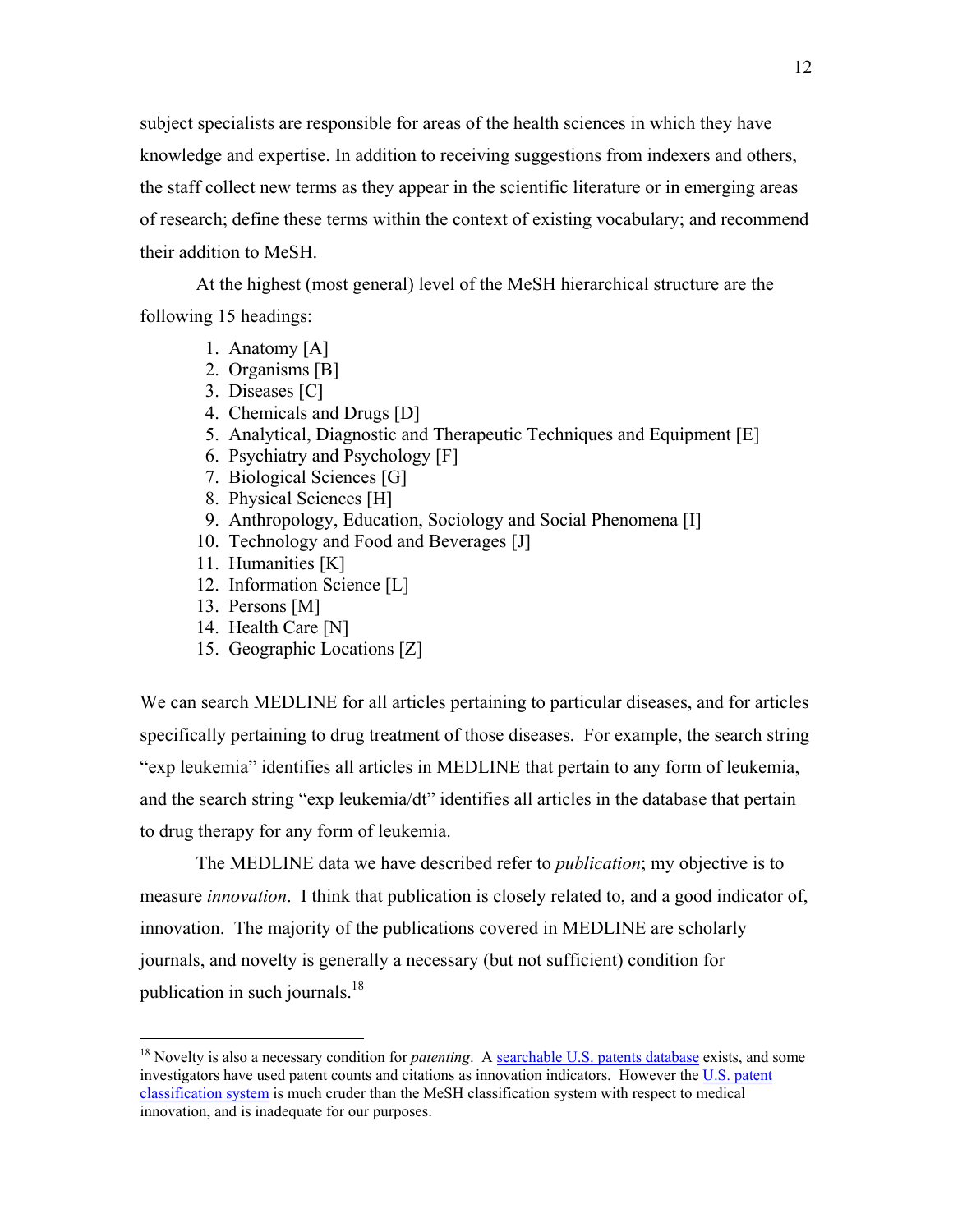Table 3 shows data on incidence in 2002, by region (less vs. more developed), and number of MEDLINE article citations, for 25 cancer sites as defined in GLOBOCAN. I calculated both total and drug-therapy article cites for each cancer site, from which non-drug cites may also be computed:

| TOTAL CITE <sub>i</sub> = the total number of MEDLINE articles pertaining to cancer site i |
|--------------------------------------------------------------------------------------------|
| DRUG CITE <sub>i</sub> = the number of MEDLINE articles pertaining to drug therapy for     |
| cancer site i                                                                              |
| NONDRUG CITE <sub>i</sub> = other MEDLINE articles pertaining to cancer site i             |
| $=$ TOTAL CITE <sub>i</sub> - DRUG CITE <sub>i</sub>                                       |

Using the data in Table 3, I estimated the following four models:

Model 1: ln DRUG CITES<sub>i</sub> =  $\alpha_1$  +  $\beta_{DW}$  ln INC\_WORLD<sub>i</sub> + e<sub>i</sub> Model 2: ln NONDRUG CITES<sub>i</sub> =  $\alpha_2$  +  $\beta_{NW}$  ln INC\_WORLD<sub>i</sub> + e<sub>i</sub> Model 3: ln DRUG CITES<sub>i</sub> =  $\alpha_3$  +  $\beta_{DM}$  ln INC\_MORE<sub>i</sub> +  $\beta_{DL}$  ln INC\_LESS<sub>i</sub> + e<sub>i</sub> Model 4: ln NONDRUG CITES<sub>i</sub> =  $\alpha_4$  +  $\beta_{NM}$  ln INC MORE<sub>i</sub> +  $\beta_{NL}$  ln INC LESS<sub>i</sub> + e<sub>i</sub> where:

INC WORLD<sub>i</sub> = the incidence of cancer at site i throughout the world INC MORE<sub>i</sub> = the incidence of cancer at site i in the more developed region INC LESS<sub>i</sub> = the incidence of cancer at site i in the less developed region

 Estimates of these equations are shown in Table 4. Estimates of model 1 indicate that the elasticity of MEDLINE drug cites with respect to cancer incidence throughout the world is 0.60, and is significantly different from zero. Estimates of model 2 indicate that the elasticity of MEDLINE non-drug cites with respect to cancer incidence throughout the world is virtually identical, and is also significantly different from zero. There is more publication (presumably indicating more research and innovation) related to cancers with higher incidence. A 10% increase in cancer incidence is associated with a 6% increase in both the number of drug-therapy publications and non-drug-therapy publications.

 Models 3 and 4 distinguish between incidence in the more developed and less developed regions. Model 3 indicates that the number of drug-therapy publications is related to incidence in the more-developed region but not to incidence in the less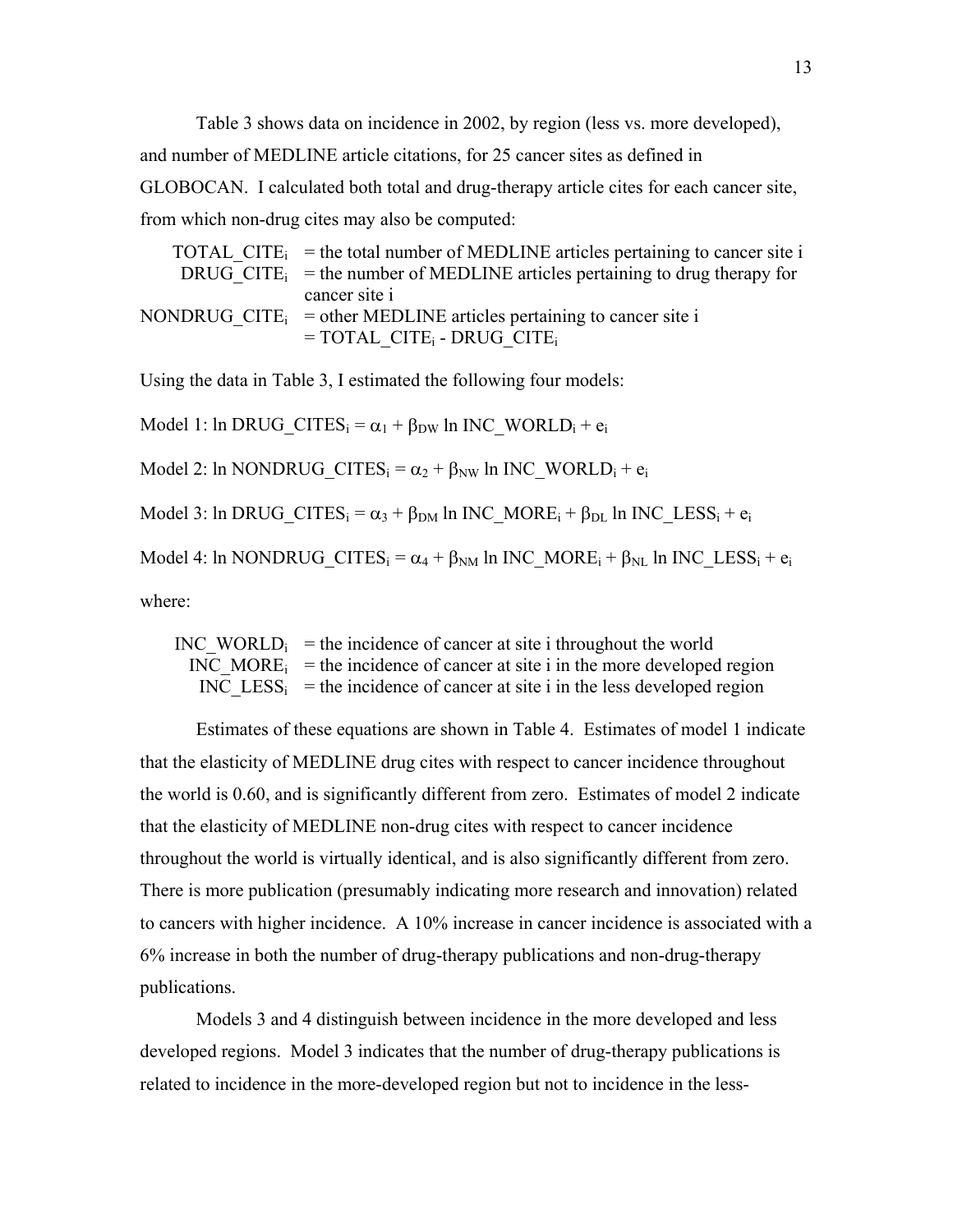developed region. Model 4 indicates that the number of non-drug-therapy publications is also related to incidence in the more-developed region but not to incidence in the lessdeveloped region, although the more- vs. less-developed difference between the sensitivity of the number of drug-therapy publications ( $\beta_{DM}$  -  $\beta_{DL}$  = 0.73) is almost three times as large as the more- vs. less-developed difference between the sensitivity of the number of non-drug-therapy publications ( $\beta_{NM}$  -  $\beta_{NL}$  = 0.27).

I think that the most plausible explanation for the lack of a relationship between the incidence in developing countries and the amount of pharmaceutical innovation has been weak or nonexistent incentives for firms to develop medicines for diseases primarily afflicting people in developing countries. Although the size of the developing-region market is large, the prices manufacturers expect to receive in this market are probably very  $low.<sup>19</sup>$ 

#### **III. Discussion**

l

I performed two analyses of the relationship, across cancer sites, between cancer incidence and pharmaceutical innovation, using two different measures of the latter: the number of distinct chemotherapy regimens for treating the cancer site, and the number of articles published in scientific journals pertaining to drug therapy for that cancer site. Both analyses indicated that the amount of pharmaceutical innovation increases with disease incidence. The elasticity of the number of chemotherapy regimens with respect to the number of cases is 0.53. The elasticity of MEDLINE drug cites with respect to cancer incidence throughout the world is 0.60. The estimated response is smaller than that estimated by Acemoglu and Linn (2003), who investigated the response of entry of new drugs and pharmaceutical innovation to changes in potential market size of users, driven by U.S. (or OECD) demographic changes. Their results indicated that a 1 percent increase in the potential market size for a drug category leads to approximately 4-6 percent growth in the entry of new drugs approved by the FDA. However their estimated

<span id="page-13-0"></span> $19$  Prices of other (non-drug) medical treatments (e.g., hospital care) are also undoubtedly lower in the developing region than they are in the developed region. But the *ratio* of the expected drug price to the price of other medical treatments may be lower in the developing region (due to the low marginal cost of drugs). This could explain why ( $β<sub>DM</sub> - β<sub>DL</sub>$ ) is almost three times as large as ( $β<sub>NM</sub> - β<sub>NL</sub>$ ).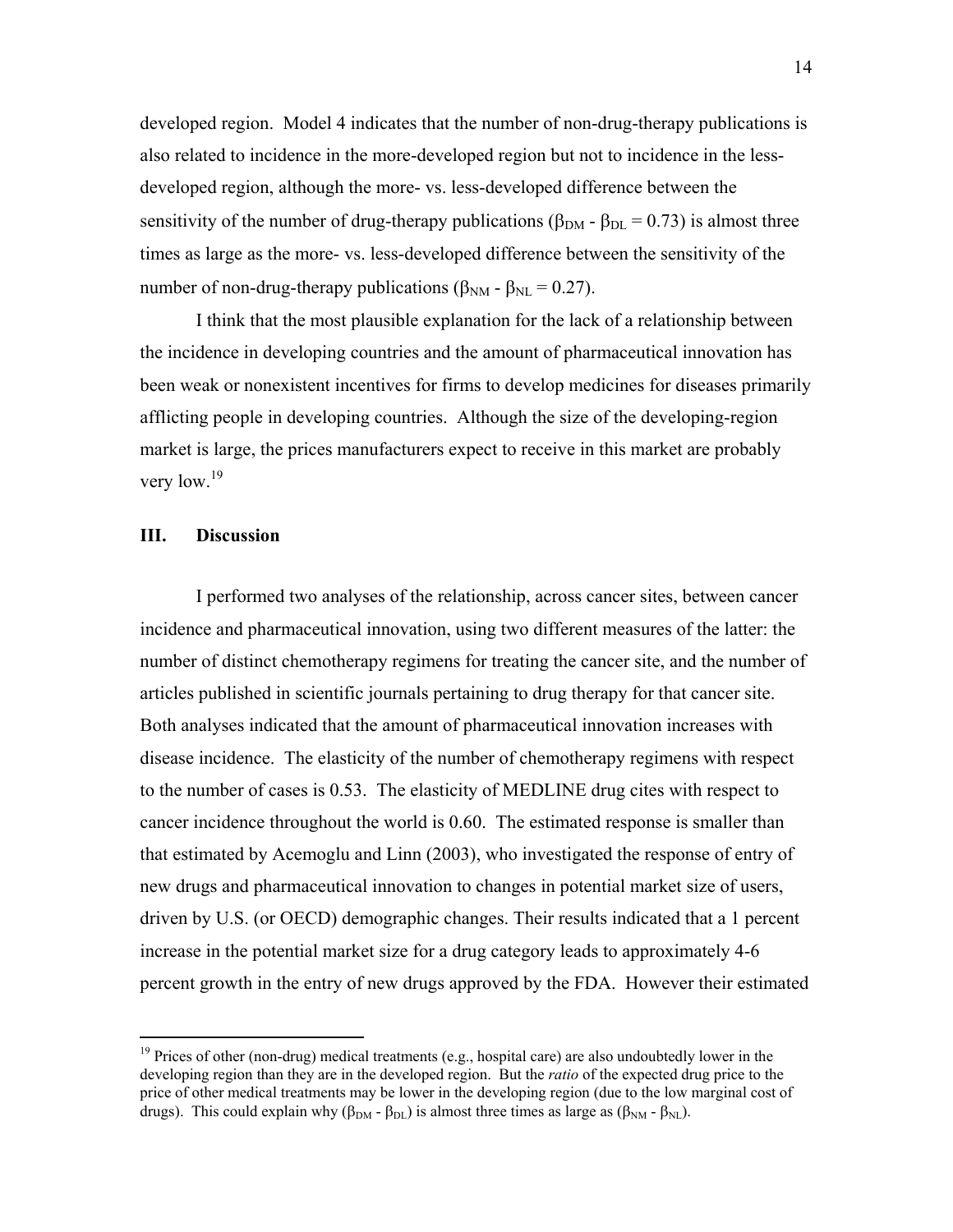response reflected the entry of both generics and non-generics, and the effect on generics was larger and somewhat more robust.

If the ratio of price to marginal cost for branded drugs with patent protection is about 6:1, as some evidence suggests, then the elasticity of variable profit with respect to price is likely to be similar to the elasticity of variable profit with respect to the number of consumers. This suggests that the elasticity of innovation with respect of price is similar to the elasticity of innovation with respect to market size, which I estimate to be in the .53 to .60 range. This estimate is very consistent with Giaccotto, Santerre and Vernon's (2005) estimate (0.583) of the elasticity of pharmaceutical industry R&D with respect to the real price of pharmaceuticals. That study employed time series econometric techniques to explain R&D growth rates using industry-level data from 1952 to 2001.<sup>20</sup>

A recent paper by Abbott and Vernon (2005) suggests that the elasticity of innovation with respect to price may be somewhat higher. Using Monte Carlo techniques, they model how future price controls in the U.S. will impact early-stage product development decisions within the context of a net present value framework that appropriately reflects the uncertainty associated with R&D project technical success, development costs, and future revenues. Using partial-information estimators calibrated with the most contemporary clinical and economic data available, they estimate that cutting prices by 40 to 50 percent in the U.S. will lead to between 30 to 60 percent fewer R&D projects being undertaken (in early-stage development). The elasticity of innovation with respect to price is therefore in the 0.67-1.33 range. Since evidence from the 2002 MEPS suggests that the ratio of price to marginal cost is lower than 6:1, the elasticity of variable profit with respect to price is likely to be greater than the elasticity

<span id="page-14-0"></span> $20$  Finkelstein (2003) estimated the effect on vaccine investment of discrete changes in health policy that increased the return to developing vaccines against specific diseases. She presented evidence of an increase in vaccine investment associated with the increase in demand-side investment incentives. The induced investment represents 70% of the total subsequent vaccine investment in the affected diseases, and suggests that a \$1 increase in annual market revenue for a vaccine is associated with 5 to 6 cents of additional investment in that vaccine's development. However, this response appears limited to the last stage of the R&D pipeline clinical trials which represents the commercialization of existing technology; she was unable to detect evidence of an investment response at earlier stages as measured by pre-clinical trials or patent filings that represent more of an attempt to develop fundamentally new technologies.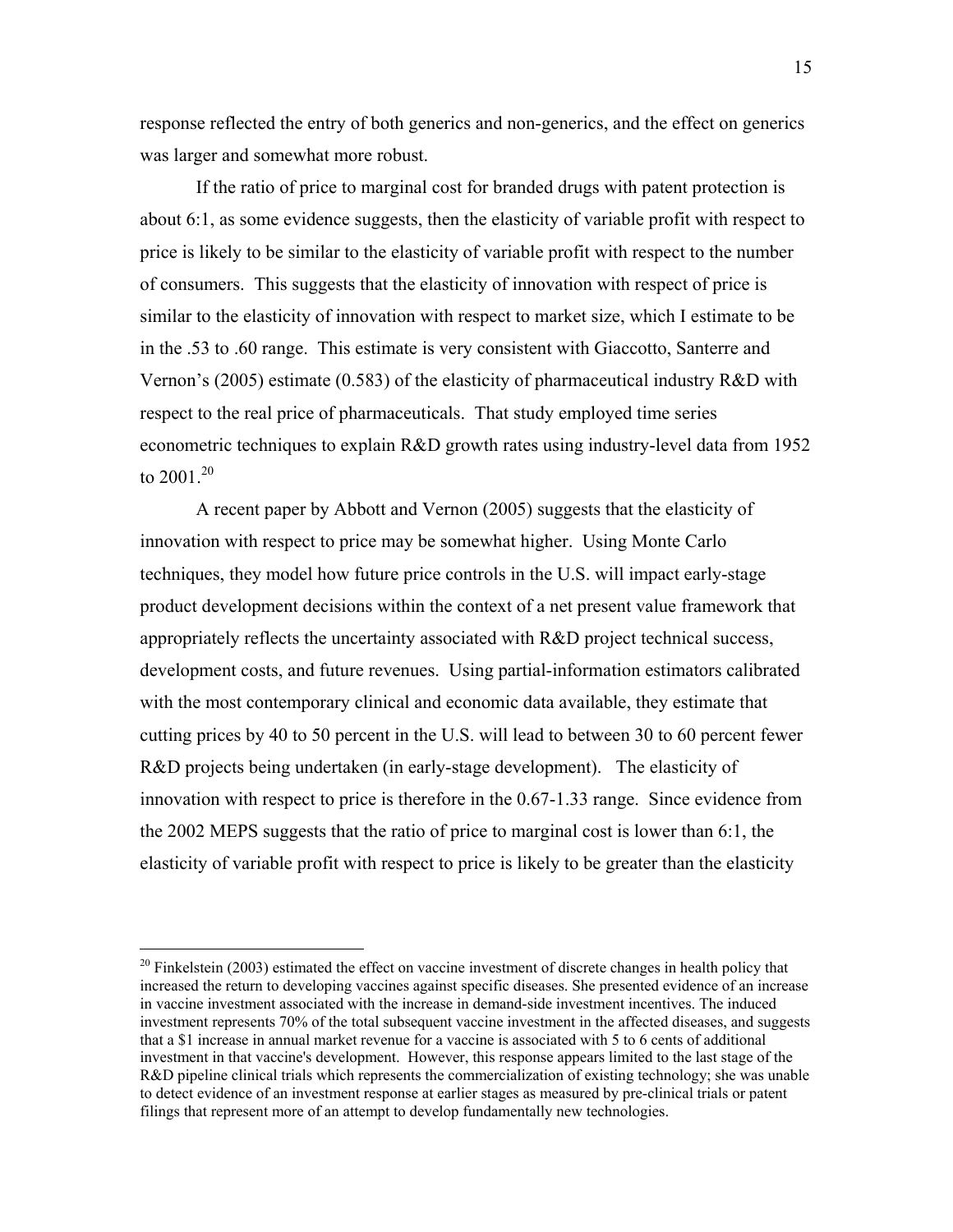of variable profit with respect to the number of consumers, so my estimates seem compatible with Abbott and Vernon's.

My estimates, and those obtained by other authors using very different approaches, imply that importation would be likely to significantly reduce the amount of pharmaceutical innovation. It would also be likely to reduce employment in the U.S. pharmaceutical industry. We can get a rough assessment of the employment impact of reduced pharmaceutical innovation by examining the relationship, across pharmaceutical companies, between the number of innovations and the number of employees. I defined the number of innovations by a company as the number of active ingredients contained in products sold by the company that are not contained in any other company's products.<sup>21</sup> Data on the number of innovations by, and number of employees of, 14 selected major pharmaceutical companies are shown in Table 5. Figure 2 plots the log of the number of company employees against the log of the number of innovations. The relationship depicted is highly statistically significant: the elasticity of employment with respect to the number of innovations is  $0.71$  (p-value  $\leq .001$ ).

l

<span id="page-15-0"></span><sup>&</sup>lt;sup>21</sup> This measure was constructed from the Multum Lexicon database  $(\frac{http://www.multum.com/Lexicon.htm}{http://www.multum.com/Lexicon.htm})$ .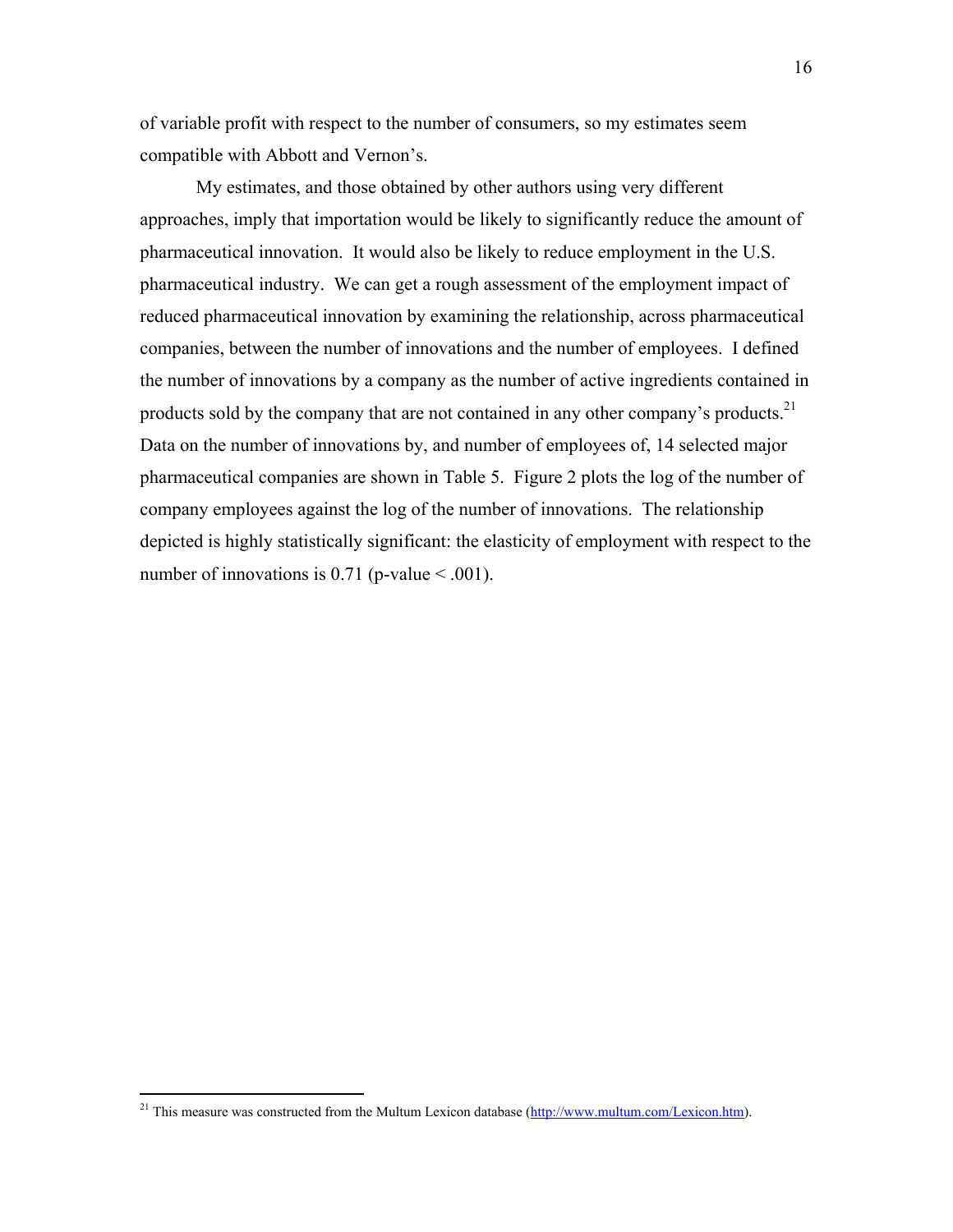### References

Abbott, Thomas A., and John A. Vernon (2005), "The Cost of US Pharmaceutical Price Reductions: A Financial Simulation Model of R&D Reductions," NBER Working Paper No. 11114, February.

Acemoglu, Daron, and Joshua Linn (2003), "Market Size in Innovation: Theory and Evidence from the Pharmaceutical Industry," [NBER Working Paper 10038,](http://papers.nber.org/papers/W10038) October.

Caves, Richard, Michael Whinston, and Mark Hurwitz (1991), "Patent Expiration, Entry, and Competition in the U.S. Pharmaceutical Industry," *Brookings Papers on Economic Activity: Microeconomic*s, 1 - 48.

Congressional Budget Office (1998), "How Increased Competition from Generic Drugs Has Affected Prices and Returns in the Pharmaceutical Industry," July.

Danzon, P., Y. R. Wang and L. Wang (2005), "The Impact of Price Regulation on the Launch Delay of New Drugs – Evidence from 25 Major Markets in the 1990s," *Health Economics*, 14, 269-292.

Department of Health & Human Services (2000), "Report to the President: Prescription Drug Coverage, Spending, Utilization, and Prices," April.

Finkelstein, Amy (2003), "Health Policy and Technological Change: Evidence from the Vaccine Industry," [NBER Working Paper 9460](http://papers.nber.org/papers/w9460.pdf), January.

Folland, Sherman, Allen Goodman and Miron Stano (2001), *The Economics of Health and Health Care*, third edition (Upper Saddle River, NJ: Prentice Hall).

Giaccotto, Carmelo, Rexford E. Santerre, and John A. Vernon. (2005). "Pharmaceutical Pricing and R&D Growth Rates," *Journal of Law and Economics*, forthcoming.

Goldman, Dana P., Geoffrey F. Joyce, and Jesse D. Malkin (2002), "The Costs of a Medicare Prescription Drug Benefit: A Comparison of Alternatives," RAND Corporation, MR-1529.0-NIA. ([http://www.rand.org/publications/MR/MR1529.0/economic.html\)](http://www.rand.org/publications/MR/MR1529.0/economic.html)

Grabowski, Henry, and John Vernon. (1996) "Longer Patents for Increased Generic Competition in the US," *PharmacoEconomics*, v.10 Supp., n. 2, pp. 110-123.

Grabowski, Henry, and John Vernon. (1992) "Brand Loyalty, Entry and Price Competition in Pharmaceuticals After the 1984 Drug Act," *Journal of Law and Economics*, v. 35, pp. 331-350.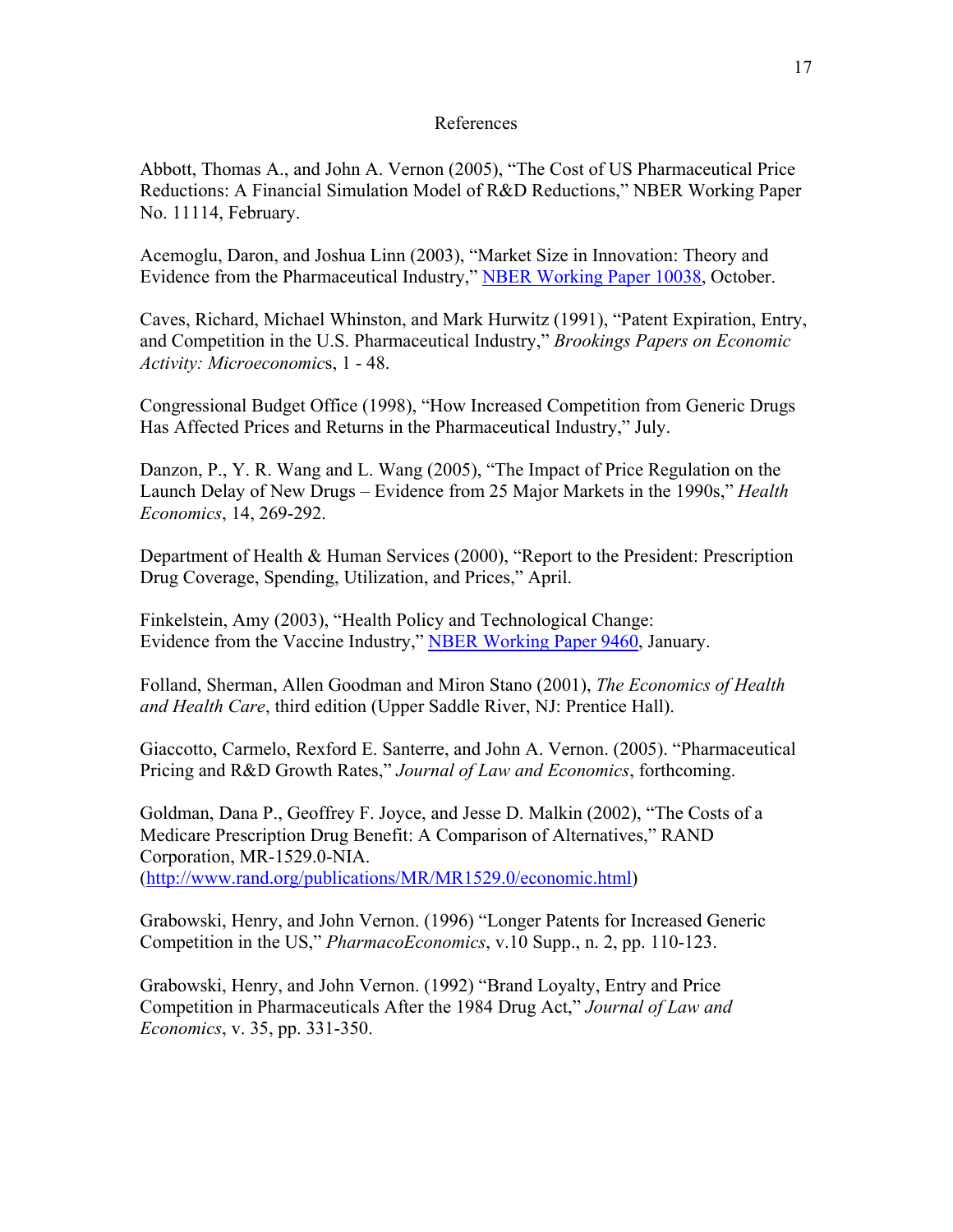Hughes, James W., Michael J. Moore, and Edward A. Snyder (2002), "'Napsterizing' Pharmaceuticals: Access, Innovation, and Consumer Welfare," [NBER Working Paper](http://papers.nber.org/papers/w9229.pdf)  [9229](http://papers.nber.org/papers/w9229.pdf), October 2002.

Kyle, Margaret K. (2005), "Pharmaceutical Price Controls and Entry Strategies," [unpublished paper, Duke University](http://www.duke.edu/~mkyle/Price_controls_and_entry.pdf), March 9.

Lichtenberg, Frank R. (2005a), "Availability of new drugs and Americans' ability to work," *Journal of Occupational and Environmental Medicine*, forthcoming April.

Lichtenberg, Frank R. (2005b), "The impact of new drug launches on longevity: evidence from longitudinal disease-level data from 52 countries, 1982-2001," *International Journal of Health Care Finance and Economics*, forthcoming.

Lichtenberg, Frank R. (2005c), "Pharmaceutical Knowledge-Capital Accumulation and Longevity," in *Measuring Capital in the New Economy*, ed. by Carol Corrado, John Haltiwanger, and Dan Sichel, (University of Chicago Press, forthcoming).

Lichtenberg, Frank R. (2004), "Sources of U.S. Longevity Increase, 1960-2001," *Quarterly Review of Economics and Finance* 44(3), pp. 369-389 (July).

Lillard LA, Rogowski J, Kington R. (1999), "Insurance coverage for prescription drugs: effects on use and expenditures in the Medicare population," *Med Care* 37(9):926-936.

Merino-Castelló, Anna (2003), "Demand for Pharmaceutical Drugs: a Choice Modelling Experiment," June,<http://www.econ.upf.es/docs/papers/downloads/704.pdf>.

Newhouse JP (1993), *Free for All? Lessons from the RAND Health Insurance Experiment.* London, England: Harvard University Press.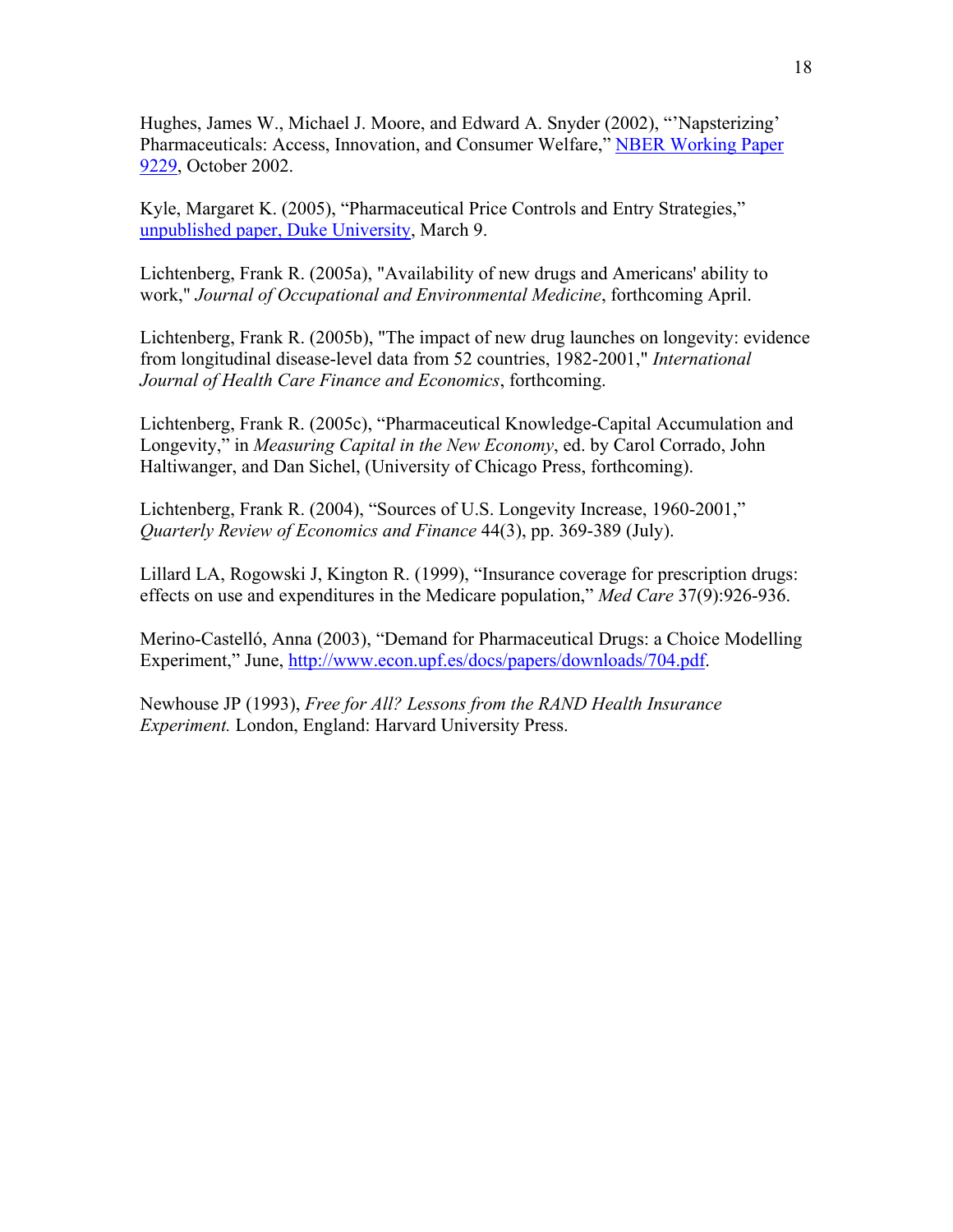| <b>Condition</b>                  | Percent       | <b>Incidence Rate</b> | <b>US People</b>        | <b>Data</b>                                                            |
|-----------------------------------|---------------|-----------------------|-------------------------|------------------------------------------------------------------------|
| 1. Diarrhea                       | 100.00%       | $1$ in $1$            | 272 million             | almost 100% annually (NIDDK)                                           |
|                                   |               |                       |                         | 90% approximately; almost everyone gets                                |
| 2. Common Headache                | 90.00% 1 in 1 |                       |                         | 244.8 million some each year.                                          |
|                                   |               |                       |                         | 2,534,161 annual cases in Victoria 1996                                |
| 3. Dental caries                  | 55.57%        | $1$ in $2$            | 151.2 million (DHS-VIC) |                                                                        |
|                                   |               |                       |                         | 99 million new cases in the USA 1980                                   |
|                                   |               |                       |                         | (Digestive diseases in the United States:                              |
|                                   |               |                       |                         | Epidemiology and Impact - NIH                                          |
| 4. Infectious Diarrhea            | 36.40% 1 in 3 |                       | 99 million              | Publication No. 94-1447, NIDDK, 1994)                                  |
|                                   |               |                       |                         | 36 per 100 (NHIS96); 35 million annually                               |
|                                   |               |                       |                         | up to 50 million annually (NIAID/CDC);                                 |
| 5. Flu                            | 36.00%        | $1$ in $3$            | 97.9 million            | 10-20% yearly (NIAID)                                                  |
|                                   |               |                       |                         | about 76 million cases annually in USA                                 |
| 6. Food poisoning                 | 27.94%        | $1$ in $3$            | 76 million              | (NIDDK)                                                                |
|                                   |               |                       |                         | 62 million cases (NIAID); 23.6 per 100                                 |
|                                   |               |                       |                         | (NHIS96); estimated 1 billion colds in the                             |
|                                   |               |                       |                         | USA annually; Children get 6-10 yearly,                                |
|                                   |               |                       |                         | adults 2-4 yearly; over 60's less than 1 a                             |
| 7. Common cold                    | 22.79% 1 in 4 |                       | 62 million              | year.                                                                  |
|                                   |               |                       |                         | about 22.1 percent of American adults                                  |
| 8. Mental illness                 | 22.10%        | $1$ in $4$            | 60.1 million            | annually or 44.3 million people (NIMH)                                 |
| 9. Injury                         | 21.69%        | $1$ in $4$            | 59 million              | 59 million cases (IOM)                                                 |
|                                   |               |                       |                         | about 15% Americans each year                                          |
| 10. Hives                         | 15.00%        | $1$ in 6              | 40.8 million            | (NWHIC)                                                                |
|                                   |               |                       |                         | 34.9 million cases per year in the USA                                 |
| 11. Chronic Sinusitis             | 12.83% 1 in 7 |                       | 34.9 million            | 1994 (US Government Statistics)                                        |
|                                   |               |                       |                         | estimated 18.8 million American adults                                 |
| 12. Depressive disorders          |               | 6.91% 1 in 14         | 18.8 million            | annually (NIMH)                                                        |
| 13. Sexually Transmitted Disease  | 5.62%         | 1 in 17               | 15.3 million            | 15.3 million annual cases (NIAID)                                      |
| 14. Acute Bronchitis              |               | 4.60% 1 in 21         | 12.5 million            | 4.6 per 100 (NHIS96: acute bronchitis);<br>14.2 million cases annually |
|                                   |               |                       |                         | 187,979 annual cases in Victoria 1996                                  |
|                                   |               |                       |                         | (DHS-VIC); 20% women of childbearing                                   |
| 15. Iron deficiency anemia        |               | 4.12% 1 in 24         | 11.2 million            | age; 2% adult men (NWHIC)                                              |
| 16. Social phobia                 |               | 3.70% 1 in 27         | 10.1 million            | 3.7% adults annually (NIMH)                                            |
| 17. Traveler's diarrhea           | 3.68%         | 1 in 27               | 10 million              | estimated 10 million (DBMD)                                            |
|                                   |               |                       |                         | estimated 10-15 million cases annually in                              |
| 18. Enteroviruses                 |               | 3.68% 1 in 27         | 10 million              | <b>USA (DVRD)</b>                                                      |
| 19. Post-traumatic stress disorde | 3.60%         | 1 in 27               | 9.8 million             | 3.6% adults annually (NIMH)                                            |
| 20. Acute urinary conditions      | 3.09%         | 1 in 32               | 8.4 million             | 8.405 million new conditions (NIDDK)                                   |
| 21. Acute Nonulcer dyspepsia      | 3.01%         | 1 in 33               | 8.2 million             | 8.2 million new cases (1988/NIDDK)                                     |
|                                   |               |                       |                         |                                                                        |
| 22. Generalized anxiety disorder  | 2.80%         | 1 in 35               | 7.6 million             | 2.8% of the adult U.S. population (NIMH)                               |
| 23. Middle ear infection          | 2.57%         | 1 in 38               | 7 million               | 7 million annually                                                     |
| 24. Occupational Injuries         | 2.32%         | 1 in 43               | 6.3 million             | 6.3 million workers in 1994 (CDC-OC)                                   |
| 25. Obsessive-compulsive disord   | 2.30%         | 1 in 43               | 6.3 million             | 2.3% adults annualy (NIMH)                                             |

**Table 1 25 conditions with highest U.S. incidence**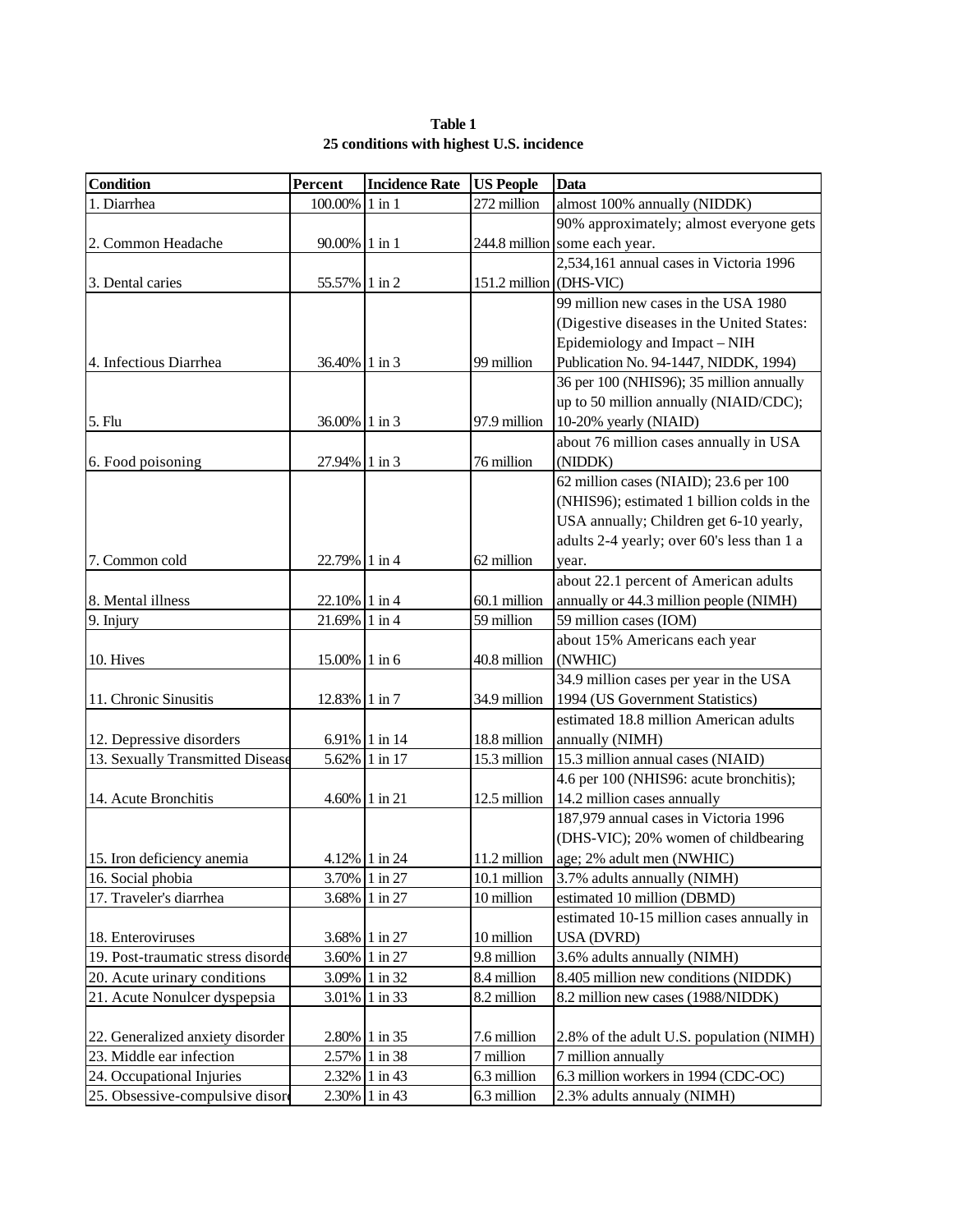## **Table 2**

|                               | Number of |                |                     |
|-------------------------------|-----------|----------------|---------------------|
|                               | cases in  | Number of core | Number of           |
|                               | Canada in | chemotherapy   | cases in the        |
| <b>Site</b>                   | 2002      | regimens       | <b>U.S. in 2000</b> |
| Lung                          | 20,648    | 11             | 164,100             |
| <b>Breast</b>                 | 19,540    | 21             | 182,800             |
| Prostate                      | 17,900    | 11             | 180,400             |
| Colorectal                    | 17,708    | 3              | 130,200             |
| Lymphoma - Non-Hodgkin's      | 5,671     | 11             | 54,900              |
| Renal                         | 3,858     |                | 31,200              |
| Uterine/Sarcoma               | 3,643     | 1              | 36,100              |
| Leukemia                      | 3,636     | 16             | 30,800              |
| Melanoma                      | 3,585     | 4              | 47,700              |
| Pancreas                      | 3,277     | 1              | 28,300              |
| Gastric                       | 3,132     | 4              | 21,500              |
| Ovary                         | 2,661     | 3              | 23,100              |
| <b>Central Nervous System</b> | 2,356     | 1              | 16,500              |
| Myeloma                       | 1,855     | 3              | 13,600              |
| Cervix                        | 1,502     | $\overline{2}$ | 12,800              |
| <b>Esophagus</b>              | 1,378     | 3              | 12,300              |
| Lymphoma - Hodgkins           | 838       | $\overline{2}$ | 7,400               |
| <b>Testis</b>                 | 775       | 3              | 6,900               |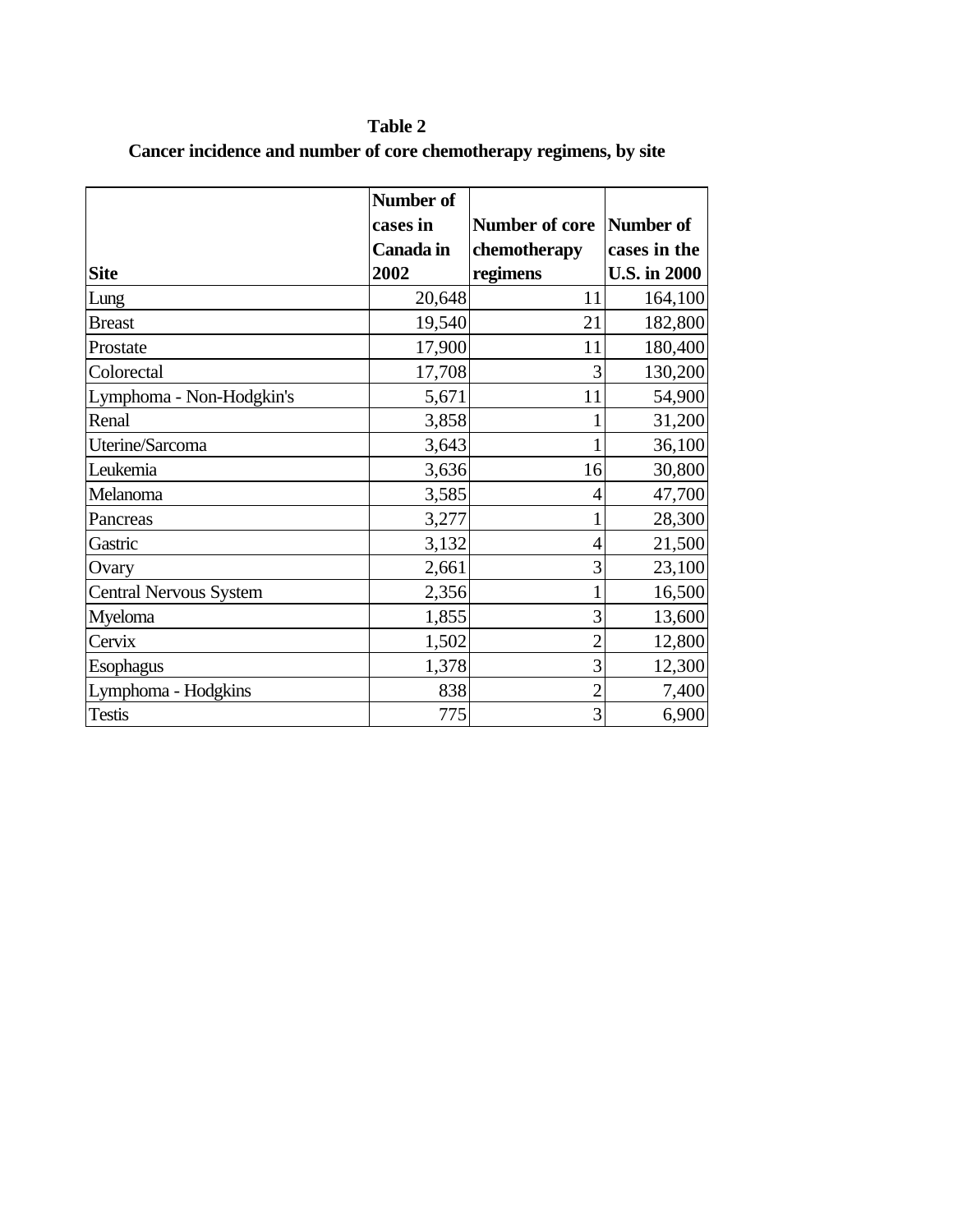### Table 3

## **Table 3**

|                       |                 |               | number of       | incidence           | incidence  |
|-----------------------|-----------------|---------------|-----------------|---------------------|------------|
|                       |                 | total number  | <b>MEDLINE</b>  | of cancer           | of cancer  |
|                       |                 | of MEDLINE    | articles        | at site in          | at site in |
|                       |                 | articles      | pertaining to   | the less            | the more   |
|                       |                 | pertaining to | drug therapy    | developed developed |            |
| Cancer site           | ICD10 codes     | cancer site   | for cancer site | region              | region     |
| Leukaemia             | C91-C95         | 138,971       | 30,529          | 175,898             | 124,202    |
| Lung                  | C33-C34         | 98,796        | 14,341          | 672,221             | 676,681    |
| Non-Hodgkin lymphoma  | C82-C85,C96     | 52,485        | 9,064           | 149,191             | 151,096    |
| Colon and rectum      | C18-C21         | 80,738        | 8,744           | 355,701             | 665,731    |
| Ovary etc.            | C56,C57.0-4     | 38,142        | 7,636           | 107,541             | 96,769     |
| Brain, nervous system | C70-C72         | 106,896       | 7,435           | 114,630             | 74,549     |
| Prostate              | C61             | 44,355        | 7,015           | 165,347             | 513,464    |
| Liver                 | C <sub>22</sub> | 77,313        | 6,464           | 513,060             | 110,404    |
| Melanoma of skin      | C <sub>43</sub> | 46,321        | 5,039           | 29.352              | 130,815    |
| Hodgkin lymphoma      | C81             | 22,973        | 4,628           | 34,264              | 28,033     |
| Stomach               | C16             | 44,298        | 4,035           | 619,235             | 311,154    |
| Bladder               | C67             | 28,574        | 3,711           | 130,971             | 225,242    |
| Multiple myeloma      | C90             | 18,421        | 3,332           | 30,473              | 55,166     |
| <b>Testis</b>         | C62             | 15,731        | 2,723           | 20,489              | 28,103     |
| Pancreas              | C <sub>25</sub> | 31,104        | 2,706           | 96,650              | 135,204    |
| Cervix uteri          | C <sub>53</sub> | 35,812        | 2,072           | 409,404             | 83,437     |
| Oesophagus            | C15             | 22,324        | 1,857           | 386,435             | 73,875     |
| Oral cavity           | $COO-C08$       | 36,013        | 1,683           | 183,033             | 91,141     |
| Thyroid               | C73             | 24,347        | 895             | 81,656              | 59,199     |
| Larynx                | C <sub>32</sub> | 16,362        | 694             | 94,589              | 64,537     |
| Nasopharynx           | C11             | 7,576         | 632             | 72,612              | 7,189      |
| Other pharynx         | C09-C10,C12-C14 | 4,228         | 364             | 81,811              | 48,459     |
| <b>Breast</b>         | C50             | 118,088       | 18,959          | 514,072             | 636,128    |
| Corpus uteri          | C <sub>54</sub> | 27,756        | 2,891           | 62.312              | 136,329    |
| Kidney etc.           | C64-C66,C68     | 38,660        | 2,848           | 68,394              | 139,871    |

### **Incidence in 2002, by region, and number of MEDLINE article citations, for 25 cancer sites as defined in GLOBOCAN**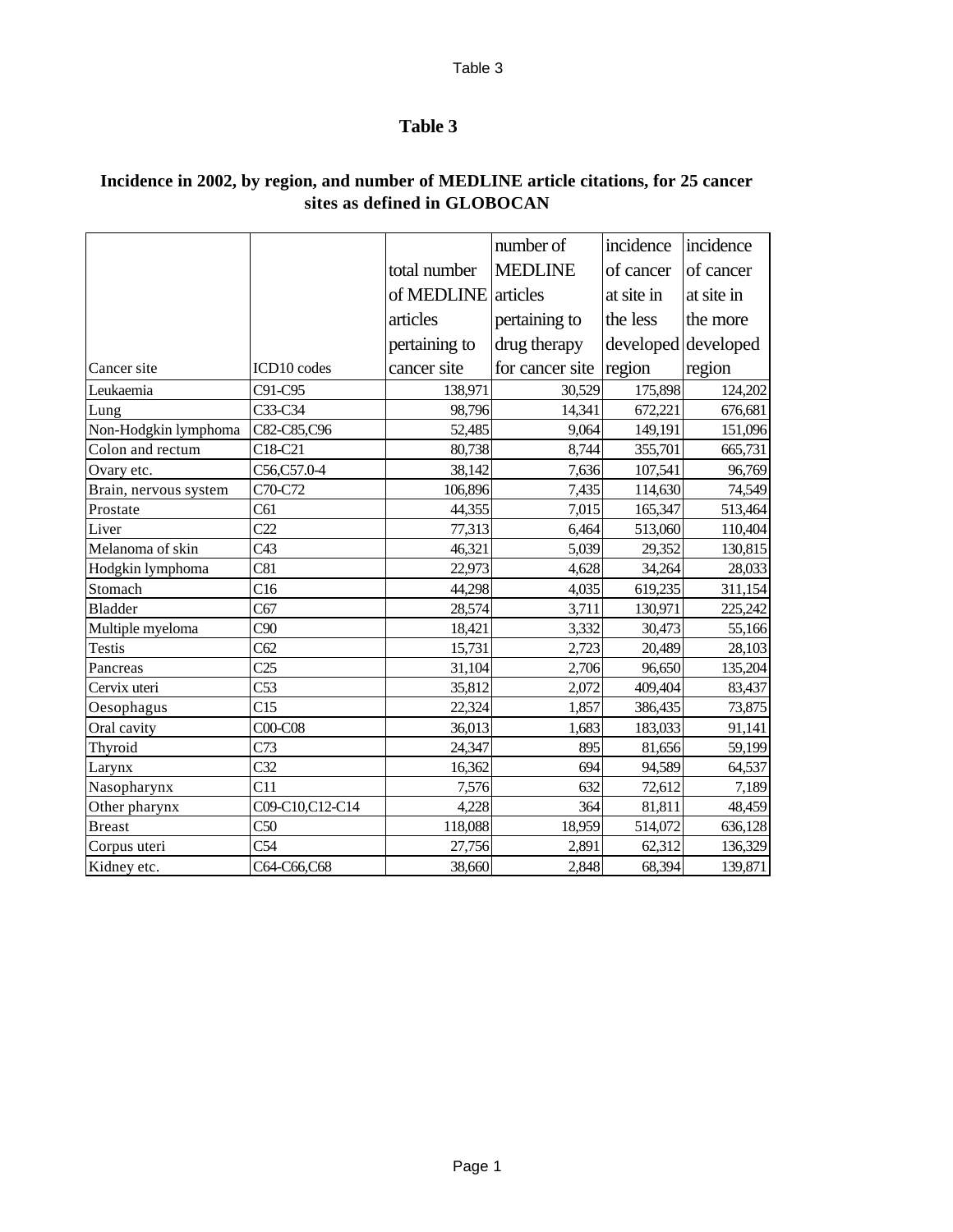## **Table 4**

## **Estimates of the relationship between cancer incidence and the number of drug and non-drug MEDLINE citations**

| Model                      |       | $\overline{2}$                                                                                                                | 3        | $\overline{4}$ |
|----------------------------|-------|-------------------------------------------------------------------------------------------------------------------------------|----------|----------------|
| dep. Var.                  |       | $\ln$ DRUG_CITES <sub>i</sub> $\ln$ NONDRUG_CITES <sub>i</sub> $\ln$ DRUG_CITES <sub>i</sub> $\ln$ NONDRUG_CITES <sub>i</sub> |          |                |
|                            |       |                                                                                                                               |          |                |
| In INC_WORLD;              | 0.597 | 0.598                                                                                                                         |          |                |
| std. err.                  | 0.210 | 0.138                                                                                                                         |          |                |
| t-stat                     | 2.850 | 4.330                                                                                                                         |          |                |
| p-value                    | 0.009 | 0.000                                                                                                                         |          |                |
|                            |       |                                                                                                                               |          |                |
| $ln$ INC_MORE <sub>i</sub> |       |                                                                                                                               | 0.670    | 0.433          |
| std. err.                  |       |                                                                                                                               | 0.209    | 0.145          |
| t-stat                     |       |                                                                                                                               | 3.200    | 3.000          |
| p-value                    |       |                                                                                                                               | 0.004    | 0.007          |
|                            |       |                                                                                                                               |          |                |
| $ln$ INC_LESS <sub>i</sub> |       |                                                                                                                               | $-0.065$ | 0.167          |
| std. err.                  |       |                                                                                                                               | 0.222    | 0.154          |
| t-stat                     |       |                                                                                                                               | $-0.290$ | 1.090          |
| p-value                    |       |                                                                                                                               | 0.774    | 0.289          |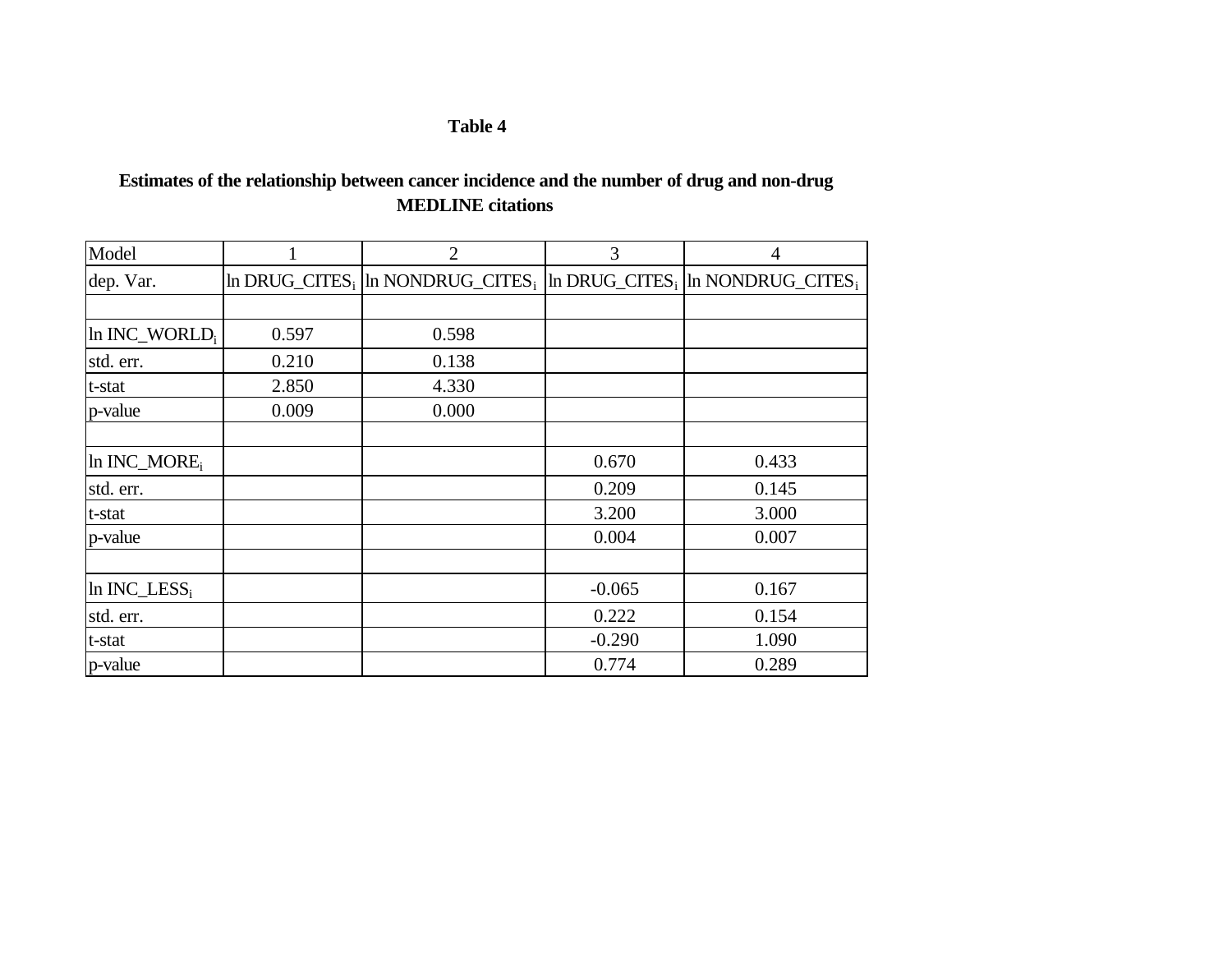### **Table 5 Number of innovations by, and number of employees of, 14 selected major pharmaceutical companies**

|                                | <b>Number of active</b> |                             |
|--------------------------------|-------------------------|-----------------------------|
|                                | ingredients for         |                             |
|                                | which company is        |                             |
| <b>Company</b>                 | sole source             | Number of employees in 2003 |
| PFIZER INC                     | 48                      | 122,000                     |
| <b>GLAXOSMITHKLINE PLC -AD</b> | 18                      | 103,166                     |
| <b>NOVARTIS AG -ADR</b>        | 18                      | 78,541                      |
| <b>AVENTIS SA - ADR</b>        | 10                      | 75,567                      |
| <b>ABBOTT LABORATORIES</b>     | 26                      | 72,181                      |
| ROCHE HOLDINGS LTD -ADR        | 13                      | 65,357                      |
| <b>MERCK &amp; CO</b>          | 26                      | 63,200                      |
| <b>ASTRAZENECA PLC -ADR</b>    | 14                      | 61,900                      |
| <b>WYETH</b>                   | 15                      | 52,385                      |
| LILLY (ELI) & CO               | 18                      | 46,100                      |
| <b>BRISTOL MYERS SQUIBB</b>    | 18                      | 44,000                      |
| SANOFI-SYNTHELABO - ADR        | 10                      | 33,086                      |
| <b>SCHERING-PLOUGH</b>         | 8                       | 30,500                      |
| NOVO-NORDISK A/S -ADR          | 5                       | 18,756                      |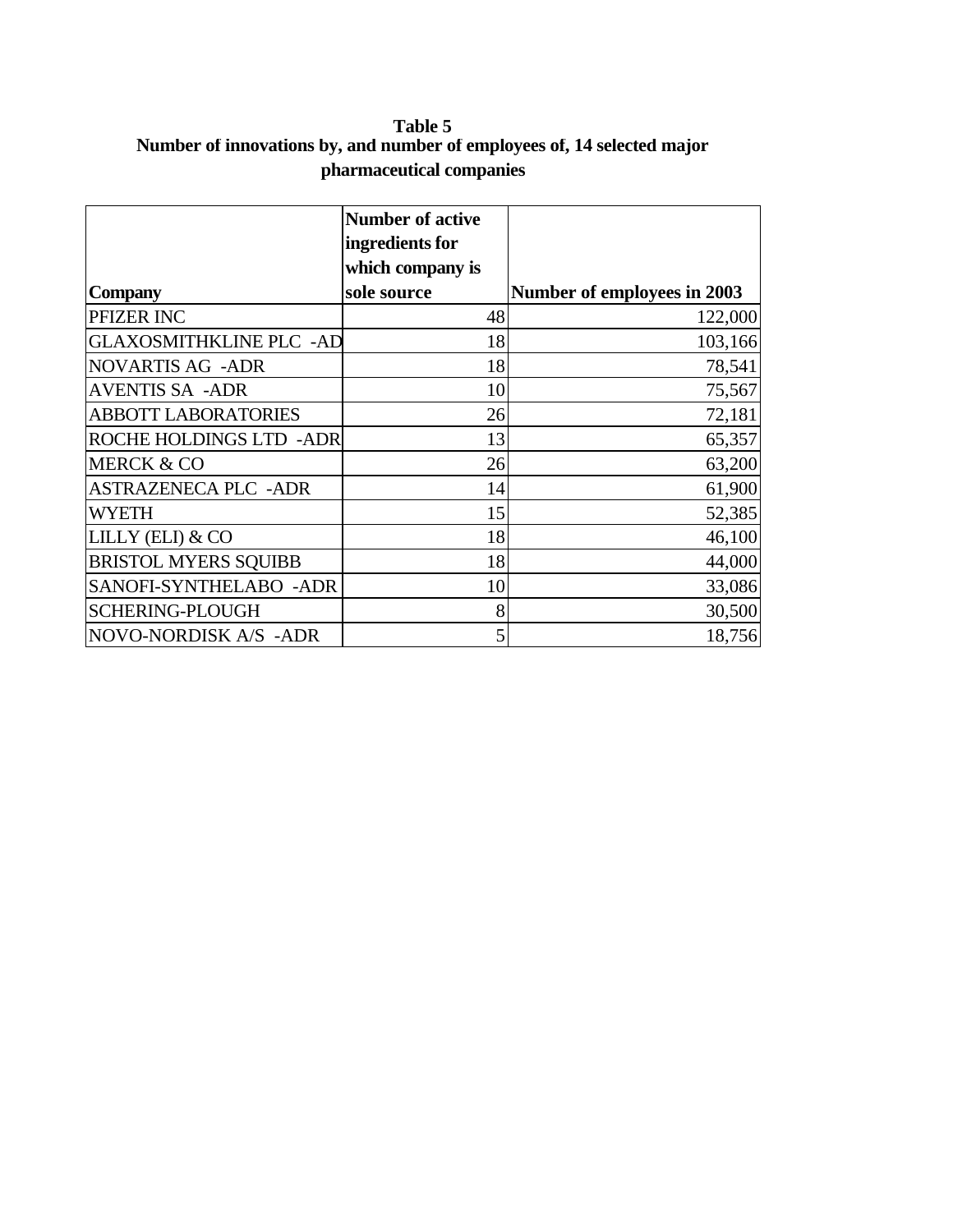**Figure 1 The relationship between incidence and innovation**